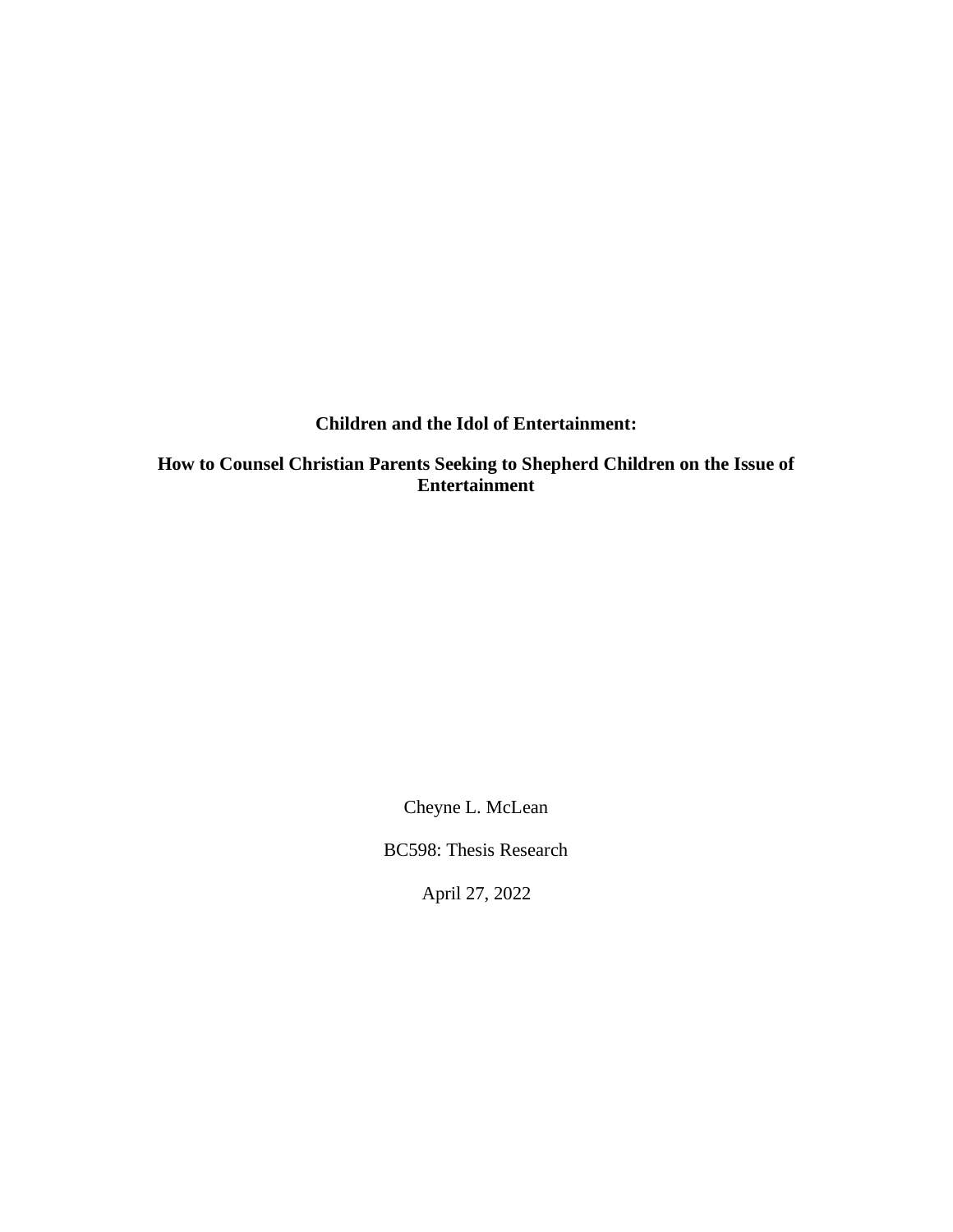# **Contents**

## ABSTRACT

| I.   | <b>INTRODUCTION</b>                         | $\mathbf{1}$   |
|------|---------------------------------------------|----------------|
|      | <b>Purpose Statement</b>                    | 1              |
|      | <b>Intended Audience and Scope</b>          | 3              |
|      | Terminology                                 | 3              |
|      | <b>Research Methodology</b>                 | 4              |
| Π.   | DEFINING THE PROBLEM                        | $\overline{4}$ |
|      | <b>Empirical Studies</b>                    | 4              |
|      | The Secular View                            | 5              |
|      | The Biblical View                           | 8              |
| III. | SECULAR TREATMENT VERSUS BIBLICAL SOLUTIONS | 10             |
|      | <b>Secular Treatment</b>                    | 10             |
|      | <b>Biblical Solutions</b>                   | 11             |
| IV.  | BIBLICAL AND THEOLOGICAL CONSIDERATIONS     | 13             |
|      | Pleasure                                    | 13             |
|      | <b>Shaping Influences</b>                   | 16             |
|      | Lack of Wisdom and Discernment              | 17             |
| V.   | <b>COUNSELING PLAN</b>                      | 18             |
|      | Involvement                                 | 18             |
|      | Inspiration                                 | 18             |
|      | Inventory                                   | 19             |
|      | Interpretation                              | 21             |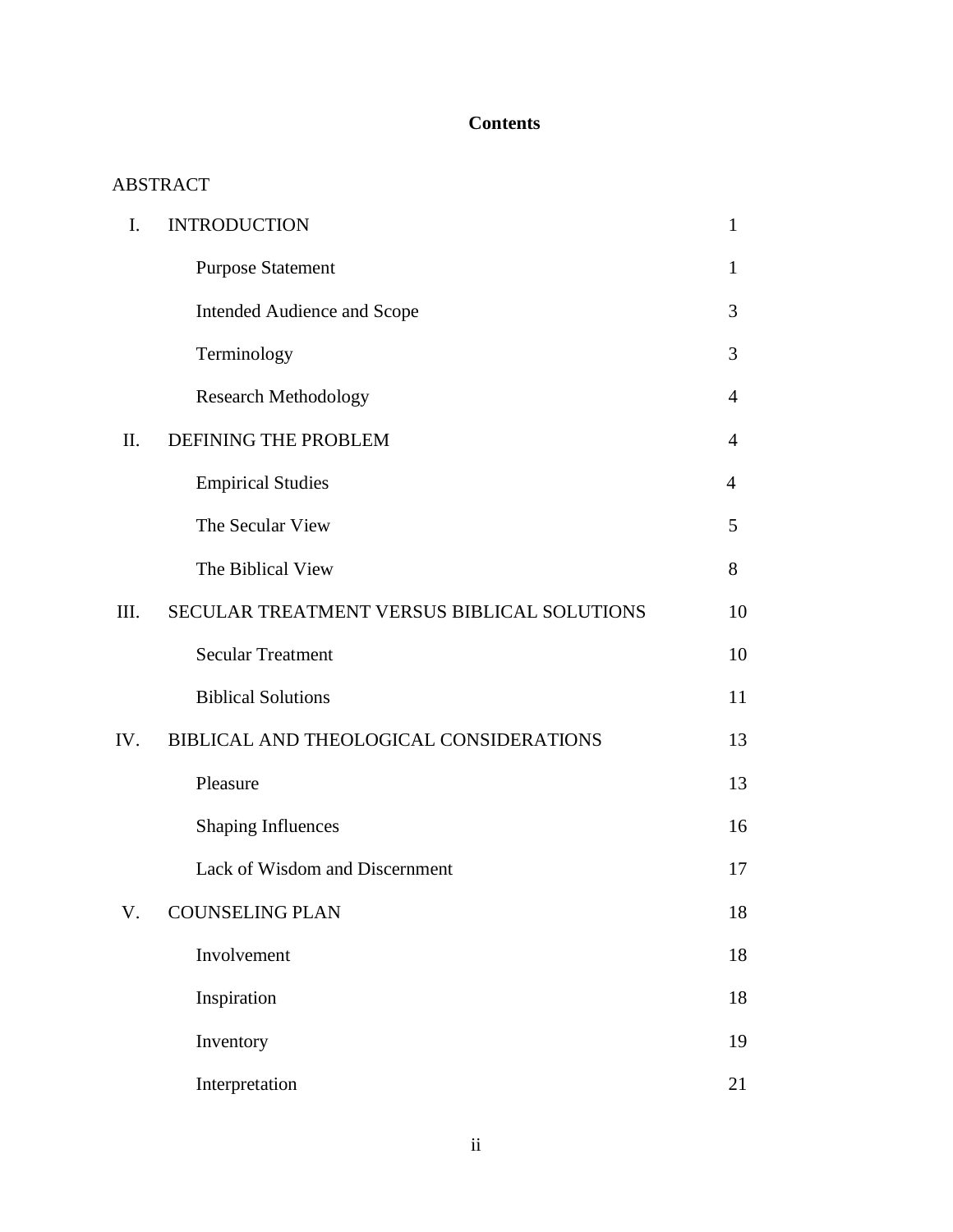|                     | Instruction       | 22 |
|---------------------|-------------------|----|
|                     | Inducement        | 24 |
|                     | Implementation    | 25 |
|                     | Integration       | 28 |
| VI.                 | <b>CONCLUSION</b> | 29 |
| <b>BIBLIOGRAPHY</b> |                   |    |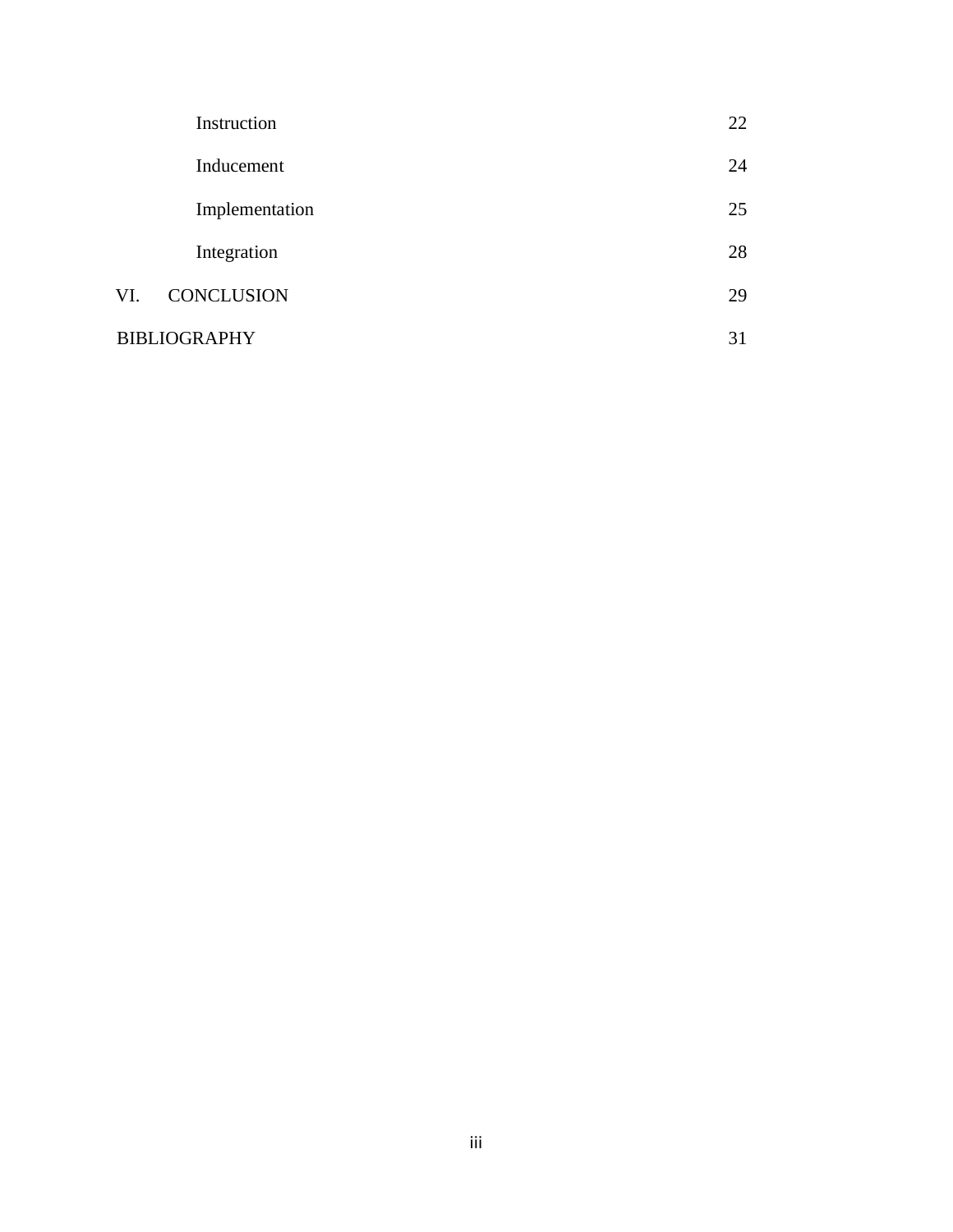#### **Abstract**

| Title:   | Children and the Idol of Entertainment: How to Counsel Christian Parents Seeking |
|----------|----------------------------------------------------------------------------------|
|          | to Shepherd Children on the Issue of Entertainment                               |
| Author:  | Cheyne McLean                                                                    |
| Degree:  | Master of Arts in Biblical Counseling                                            |
| Date:    | May 2022                                                                         |
| Advisor: | <b>Todd Sorrell</b>                                                              |

God designed mankind to experience pleasure. This fact is evidenced by the enjoyment of food, consensual sexual contact, laughter, and beautiful landscapes. True and ultimate pleasure, however, is found in God and Christ, experiencing fulfillment in Him forever (Ps. 16:11). Nevertheless, since the Fall of mankind, people have looked away from God and to the things of the world to satisfy their selfish desires (Rom. 3:23; 5:12). The entertainment industry, in particular, provides many avenues of self-indulgent pleasure and is a major temptation in the lives of children. Modern technology provides children instant pleasure and indulgence through the Internet, television, smartphones, activity centers, toys, and other forms of entertainment. When children are raised in this environment without responsible, biblical guidance, they are primed to desire pleasure on an idolatrous scale. When a child has an idolatrous desire for pleasure it will lead to all kinds of other heart and behavior problems that parents may not realize are related.

Parents (and other caregivers of young children) need to recognize this danger and be challenged to faithfulness from God's perspective as revealed in Scripture. Biblical diligence not only involves studious attention to Scripture (2 Tim 2:15) but also to the children God has placed under one's care (Prov. 22:6; 22:15; Eph. 6:4; Deu. 6:7). Practically speaking, parents must address the heart of a child, establish wise parameters, and provide alternatives to entertainment, all in an effort to direct a child's longing to God and a a life that is pleasing to Him .

As stated above, pleasure is not sinful in and of itself and there may be nothing wrong with a certain amount or kinds of entertainment. The danger is in becoming lackadaisical in the rearing of a child, failing to realize that the entertainment industry and all that it offers is competing with the child's relationship with God. Parents must be active in shepherding a child's heart to find pleasure in God and Christ (Ps. 34:8). Accordingly, the idolatrous, sinful desire for selfish pleasure in the heart and life of a child is the intended focus of this project (2 Tim. 3:4). This project is intended to assist biblical counselors with how to counsel believing parents who are seeking help with a child that has a perceived addiction to worldly entertainment. I have four daughters, so this will be a challenge to help me as I seek to bring up my own children in this area. Ultimately, it is my hope and prayer that this will be an edifying resource that will influence the church towards sanctification, holiness, and the glory of God in parenting.

© Cheyne McLean, 2022, permission is granted for non-profit educational use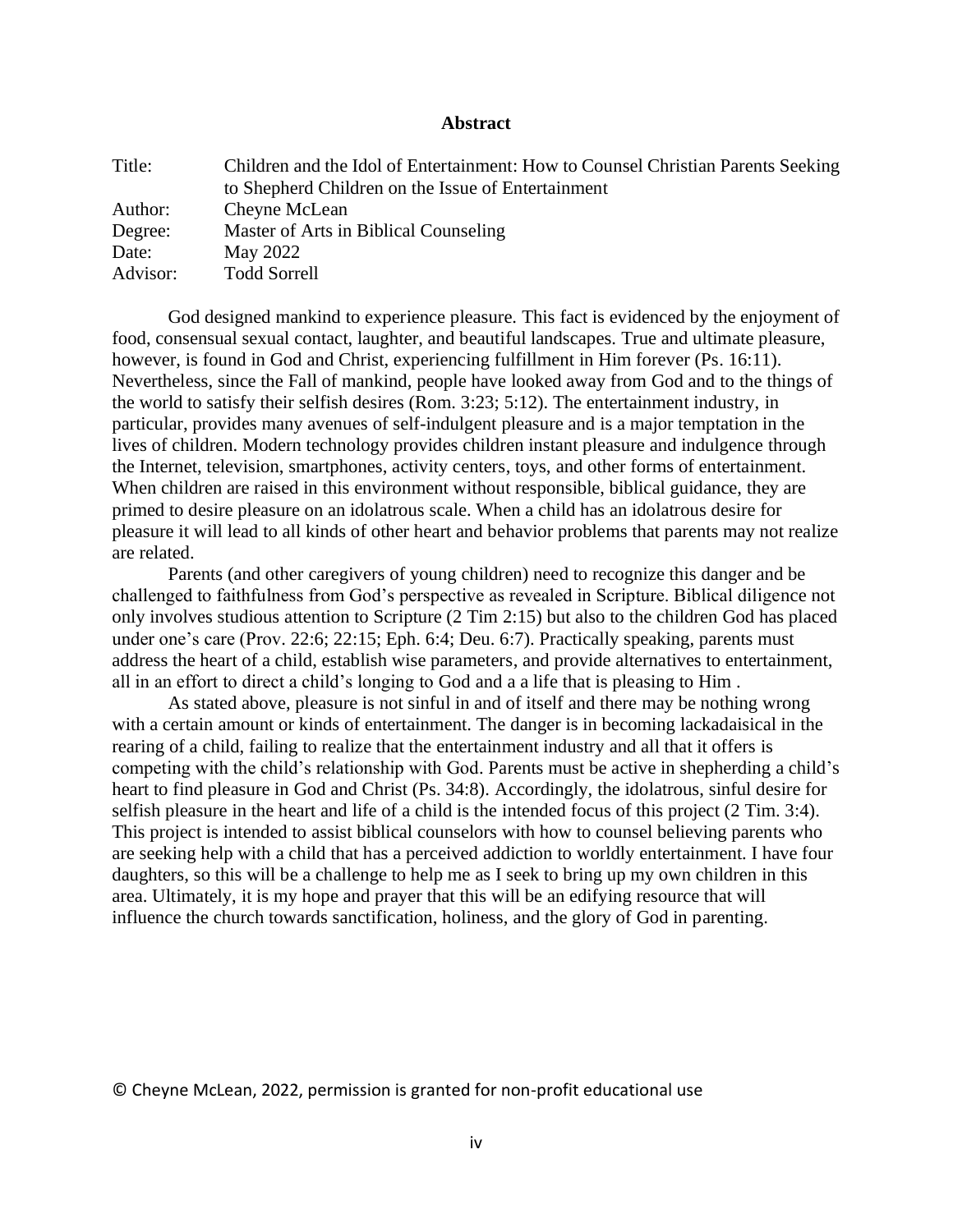#### I. Introduction

- A. Purpose Statement
	- 1. Purpose: To provide a resource for counselors to counsel parents who need help in navigating a child's relationship with entertainment. This is a common issue that most every parent will have to face. I have observed that children are allowed to experience an inordinate amount of entertainment, to their own detriment, to the detriment of the family, and to the detriment of the church. I want to address the the root motivations that drive a child's desire in pursuing a self-centered relationship with entertainment. There are very few resources on this specific topic, so this is designed to assist biblical counselors as they seek to give godly wisdom to parents who need help in this area. I will seek to do this by addressing the topic of entertainment, in general, and focus in on a specific form of entertainment. I will focus in on internet gaming and provide a counseling plan utilizing the Eight I's counseling model.<sup>1</sup>
	- 2. Children are easily influenced and they often do not have internal restraints to wisely interact with entertainment in a way that protects them from sinful overindulgence (Prov. 22:15).
	- 3. The twenty-first century offers an almost unlimited supply of entertainment options that directs partakers to isolation, selfcenteredness, and consumption. With smartphones, video streaming,

<sup>&</sup>lt;sup>1</sup> The Eight I's were obtained from the "Methods of Biblical Change" graduate course instructed by Dr. Stuart Scott at The Master's University, 2018.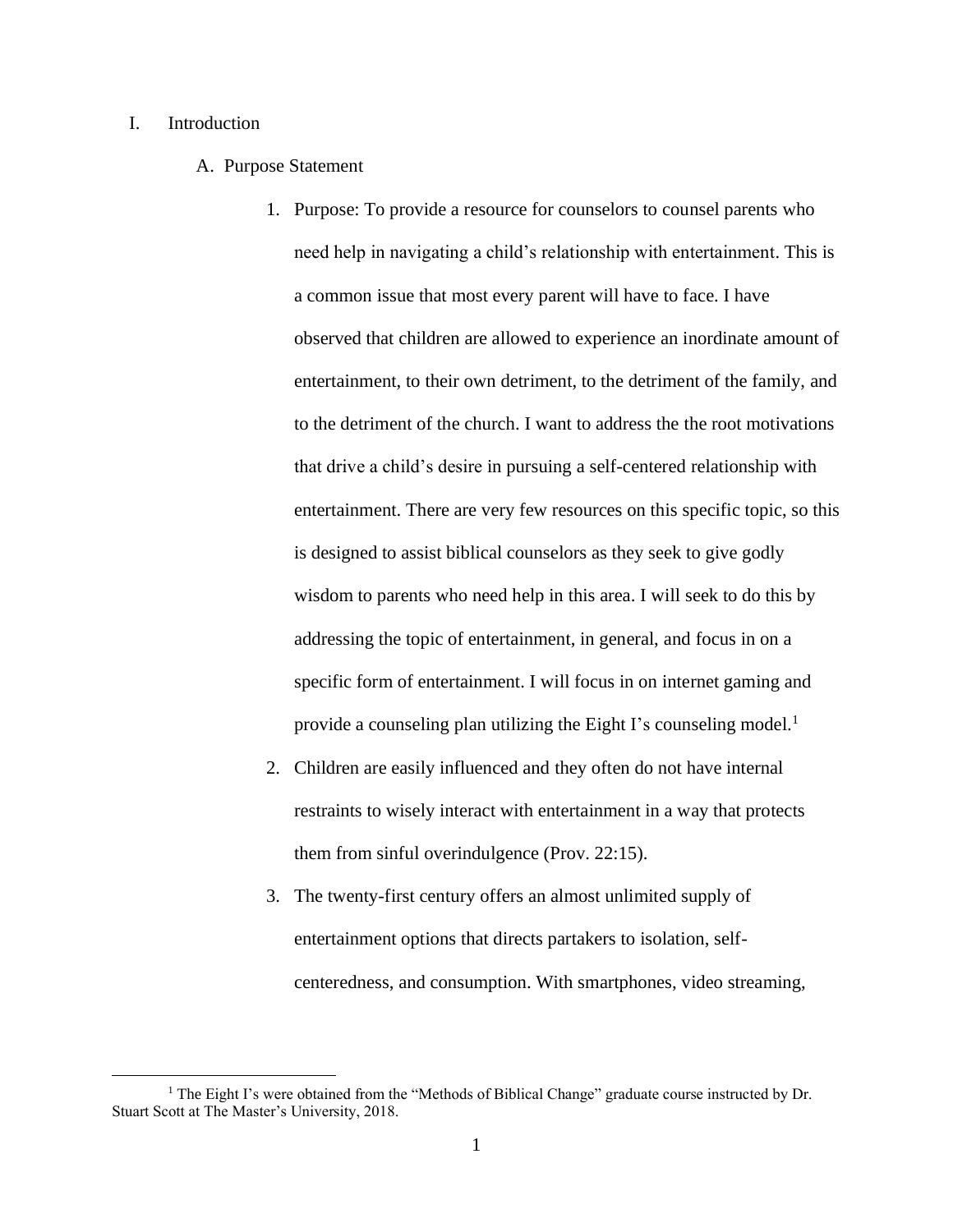virtual reality, inexpensive movie subscriptions, television, and the like, it is easier than ever before to have constant, instantaneous fulfillment of entertainment at one's fingertips.

- 4. Along with this supply of entertainment, Satan is actively at work, utilizing these avenues to influence children to bow to the idol of pleasure.
- 5. Parental lifestyle is a major shaping influence.
	- a) Children learn from watching parents and the example that is set forth will overflow into and influence a child's life.
	- b) The best-meaning parents can be tempted to relax a bit by plopping a child in front of a video game or some other source of entertainment.
- 6. Parents lack wisdom and need practical guidance regarding the day-today family involvement with entertainment.
- 7. Secular diagnoses will seek to categorize the problems that children face as a disorder in some way, shape, or form, but Scripture is the only resource that can reveal the most important thing a parent needs to know as it relates to a child's desire for pleasure in entertainment.
- 8. Children do not have to be ruled by a desire for entertainment and should be evangelized and shepherded with a primary goal to cultivate pleasures in God. God is the greatest source of pleasure and delight found in all the universe (Ps. 16:11). This is a matter of worship and the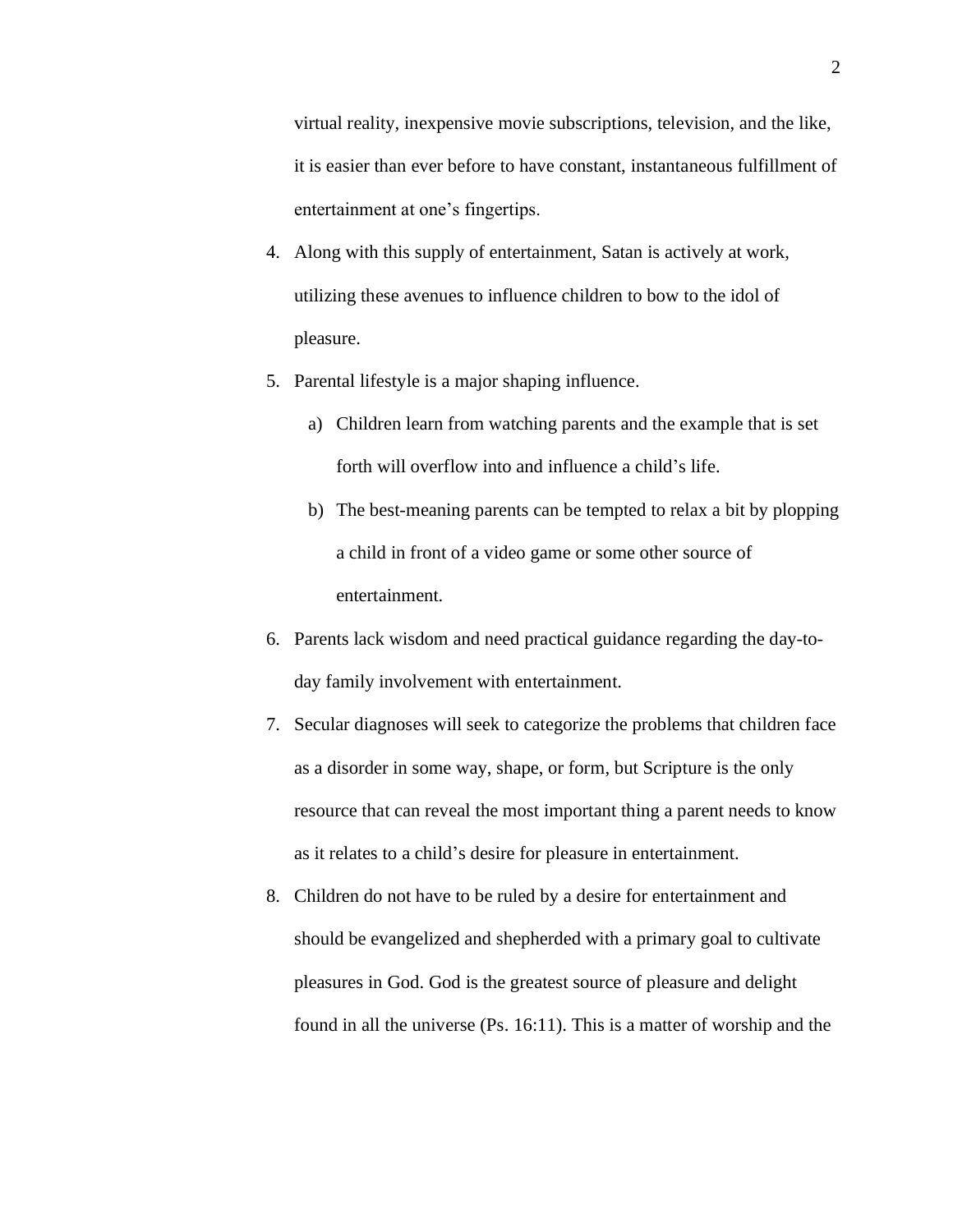root of the problem. This is an area that biblical counselors must faithfully help parents to understand.

- B. Intended Audience and Scope
	- 1. This is for biblical counselors seeking to counsel believing parents who need help with a child on the issue of entertainment (ages 1-12).<sup>2</sup>
	- 2. There are various means by which a parent or child can find pleasure, but the scope of this project will be focused on a child's desire for selfcentered pleasure that is fulfilled particularly through entertainment.

#### C. Terminology

- 1. Addiction engaging in a behavior where the rewarding effects provide a compelling incentive to repeat the activity despite detrimental consequences.<sup>3</sup>
- 2. Idolatry anything or anyone that captures our hearts, minds, and affections more than God.<sup>4</sup>
- 3. Entertainment a form of activity that holds the attention and interest of an audience, or gives pleasure and delight.<sup>5</sup>
- 4. Pleasure deep satisfaction, joy, or delight.

<sup>&</sup>lt;sup>2</sup> I chose the 1-12 age range since it is perhaps the time when children are most susceptible to developing habits yet are still young enough to be disciplined into godly habits through direct parental intervention. That said, the information discussed in this project can also be applied to other age ranges with minor modifications.

<sup>&</sup>lt;sup>3</sup> "Addiction," *Psychology Today*, accessed February 10, 2022, https://www.psychologytoday.com/us/basics/addiction.

<sup>4</sup> Brad Bigney, *Gospel Treason: Betraying The Gospel With Hidden Idols* (Phillipsburg, NJ: P&R Publishing, 2012), 24.

<sup>&</sup>lt;sup>5</sup> "Definition of Entertainment," *ScienceDaily*, accessed February 8, 2022, [https://www.sciencedaily.com/terms/entertainment.htm.](https://www.sciencedaily.com/terms/entertainment.htm)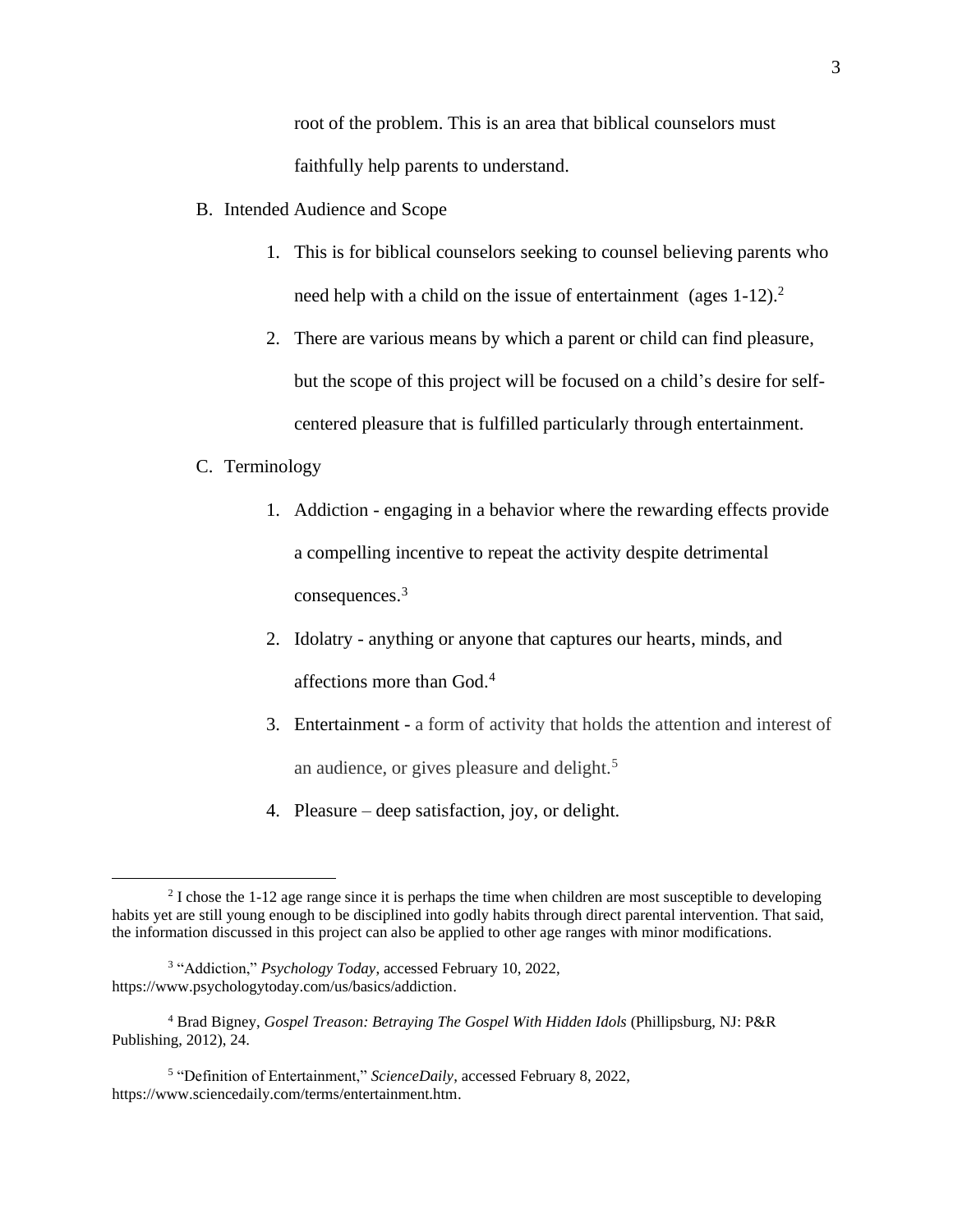- D. Research Methodology
	- 1. My research presupposes Scripture as the only source for knowing truth with certainty and that it is the final authority of all truth claims (Prov. 1:7; Jn. 17:17).
	- 2. My extrabiblical sources include library sources, Internet sources, and journal articles.

#### II. Defining the Problem

- A. Empirical Studies
	- 1. According to the American Academy of Child and Adolescent Psychiatry, "On average, children ages 8-12 in the United States spend 4-6 hours a day watching or using screens, and teens spend up to 9 hours."<sup>6</sup>
	- 2. Research has shown that the amount of dopamine released by certain forms of entertainment can be similar to what is seen after intravenous injection of the stimulant drugs amphetamine or methylphenidate.<sup>7</sup>
	- 3. Scientists describe dopamine as a pleasure hormone that stimulates a person to want more of the activity that its release is associated with.

<sup>6</sup> "Screen Time and Children," *American Academy of Child and Adolescent Psychiatry*, last modified February 2020, accessed February 24, 2022[, https://www.aacap.org/AACAP/Families and Youth/Facts for](https://www.aacap.org/AACAP/Families%20and%20Youth/Facts%20for%20Families/FFF-Guide/Children-And-Watching-TV-054.aspx)  [Families/FFF-Guide/Children-And-Watching-TV-054.aspx.](https://www.aacap.org/AACAP/Families%20and%20Youth/Facts%20for%20Families/FFF-Guide/Children-And-Watching-TV-054.aspx)

 $^7$  Amy Paturel, "Game Theory: The Effects of Video Games on the Brain," last modified July 2014, accessed April 19, 2022, [https://www.brainandlife.org/articles/how-do-video-games-affect-the-developing-brains](https://www.brainandlife.org/articles/how-do-video-games-affect-the-developing-brains-of-children)[of-children.](https://www.brainandlife.org/articles/how-do-video-games-affect-the-developing-brains-of-children)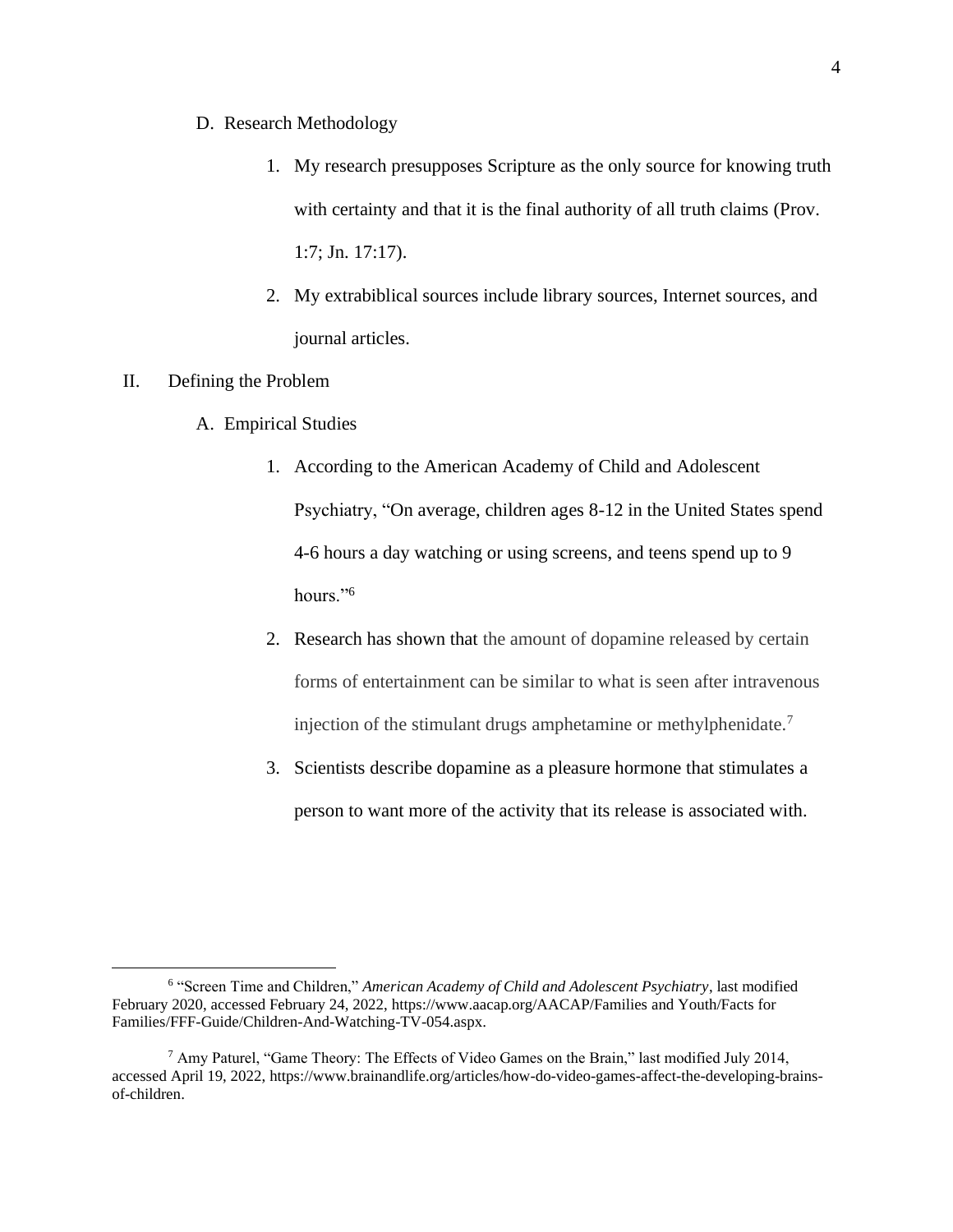- 4. Big tech companies understand this scientific reality and design their entertainment platforms in such a way to strategically target this stimuli in people to keep them coming back for more.<sup>8</sup>
- 5. The craving for more leads to behaviors that are similar to that of drug addicts.
	- a) Isolation is common among entertainment junkies and is highly attributed to depression.<sup>9</sup>
	- b) Neglect of normal obligations in life such as school, work, and family.<sup>10</sup>
- 6. One study states, "individuals are seeking professional help for these problems, and in some countries, entire psychiatric centers are dedicated to treating gaming and internet addictions."<sup>11</sup>
- 7. This research evidences the Bible's claim that we should expect destructive consequences when something earthly becomes the ultimate source of pleasure (Eccl. 2:1-11).
- B. The Secular View

<sup>8</sup> Trevor Haynes, "Dopamine, Smartphones & You: A Battle for Your Time," *Science in the News*, May 1, 2018, accessed April 19, 2022, [https://sitn.hms.harvard.edu/flash/2018/dopamine-smartphones-battle-time/.](https://sitn.hms.harvard.edu/flash/2018/dopamine-smartphones-battle-time/)

<sup>9</sup> Trent Nguyen and Susan Landau, "Effects of Gaming on Children's Brains: Depression and Social Isolation," *Advances in Social Sciences Research Journal* 6, no. 9 (September 28, 2019): 291–302.

<sup>10</sup> American Psychiatric Association, *Diagnostic and Statistical Manual of Mental Disorders*, 796-797.

<sup>11</sup> Kristyn Zajac et al., "Treatments for Internet Gaming Disorder and Internet Addiction: A Systematic Review," *Psychology of Addictive Behaviors: Journal of The Society of Psychologists in Addictive Behaviors* 31, no. 8 (December 2017): 981.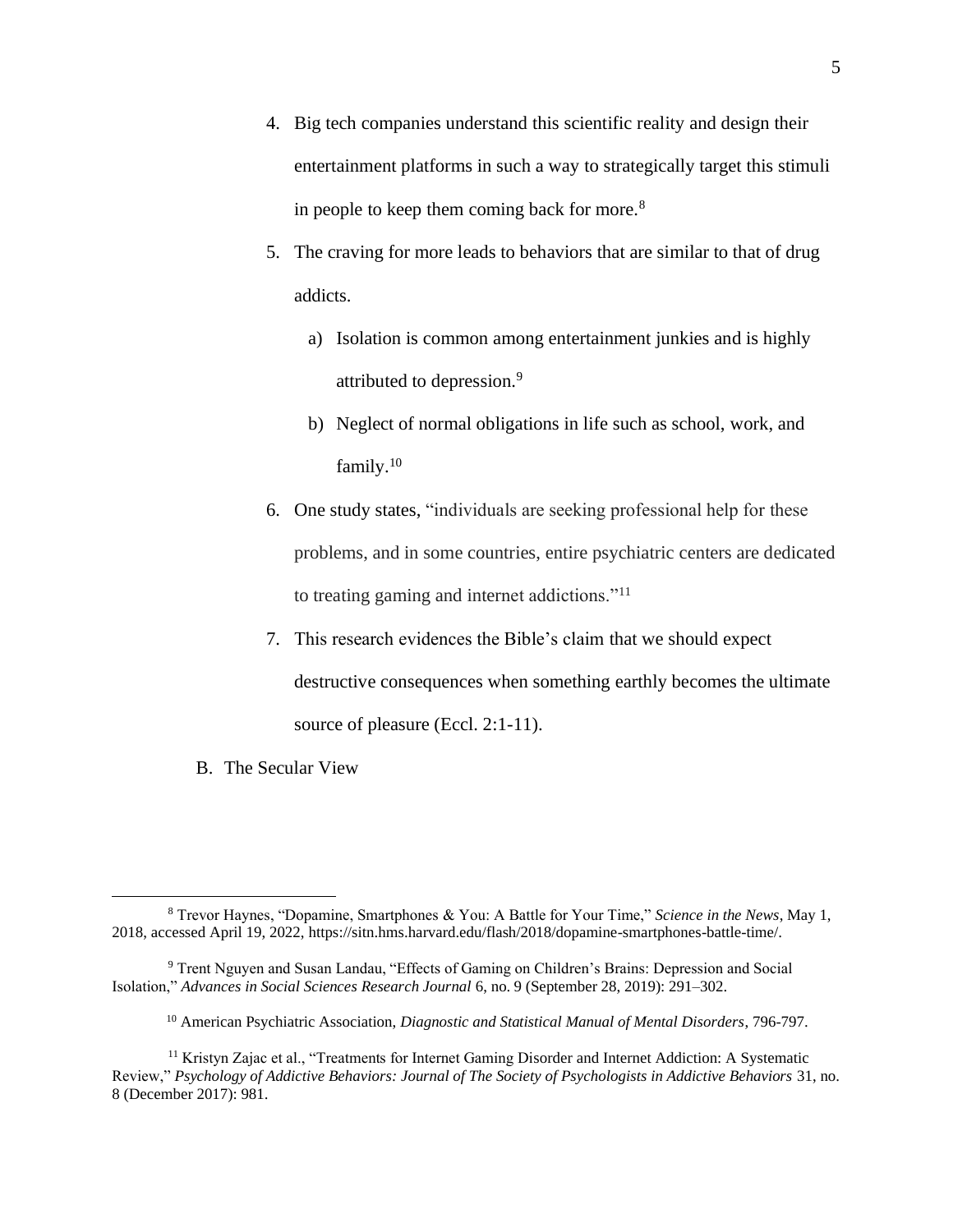- 1. Secular practitioners approach the problems people face with presuppositions based upon a naturalistic anthropology.
	- a) Within this worldview, man consists only of the material aspects that can be observed with the human senses.
	- b) Man is only a human body made up of atoms, chemicals, hormones, bones, skin, brain, etc.
- 2. The naturalistic worldview does not take into account the immaterial, supernatural realities.
	- a) There is no human soul because it is immaterial and unobservable.
	- b) There is no God because God is a spirit.
- 3. If there is no soul or God, then problems are not understood in light of one's relationship with God.
	- a) Sin is not considered a related problem.
	- b) If there is no sin against God, repentance and sanctification are not considered as a solution to the problem.
	- c) God is not pursued as a better source of pleasure or refuge.
- 4. Based upon secular definitions, a child is considered to be addicted to entertainment when there is a craving or strong desire to engage in the activity.<sup>12</sup>
	- a) Addiction is a considered to be a disease or mental disorder.<sup>13</sup>

<sup>12</sup> "Addiction," *Psychology Today*.

<sup>13</sup> Anna Ciulla, "How Addiction Is a Brain Disorder," *Mental Health First Aid*, last modified November 8, 2017, accessed March 22, 2022, [https://www.mentalhealthfirstaid.org/external/2017/11/addiction-brain-disorder/.](https://www.mentalhealthfirstaid.org/external/2017/11/addiction-brain-disorder/)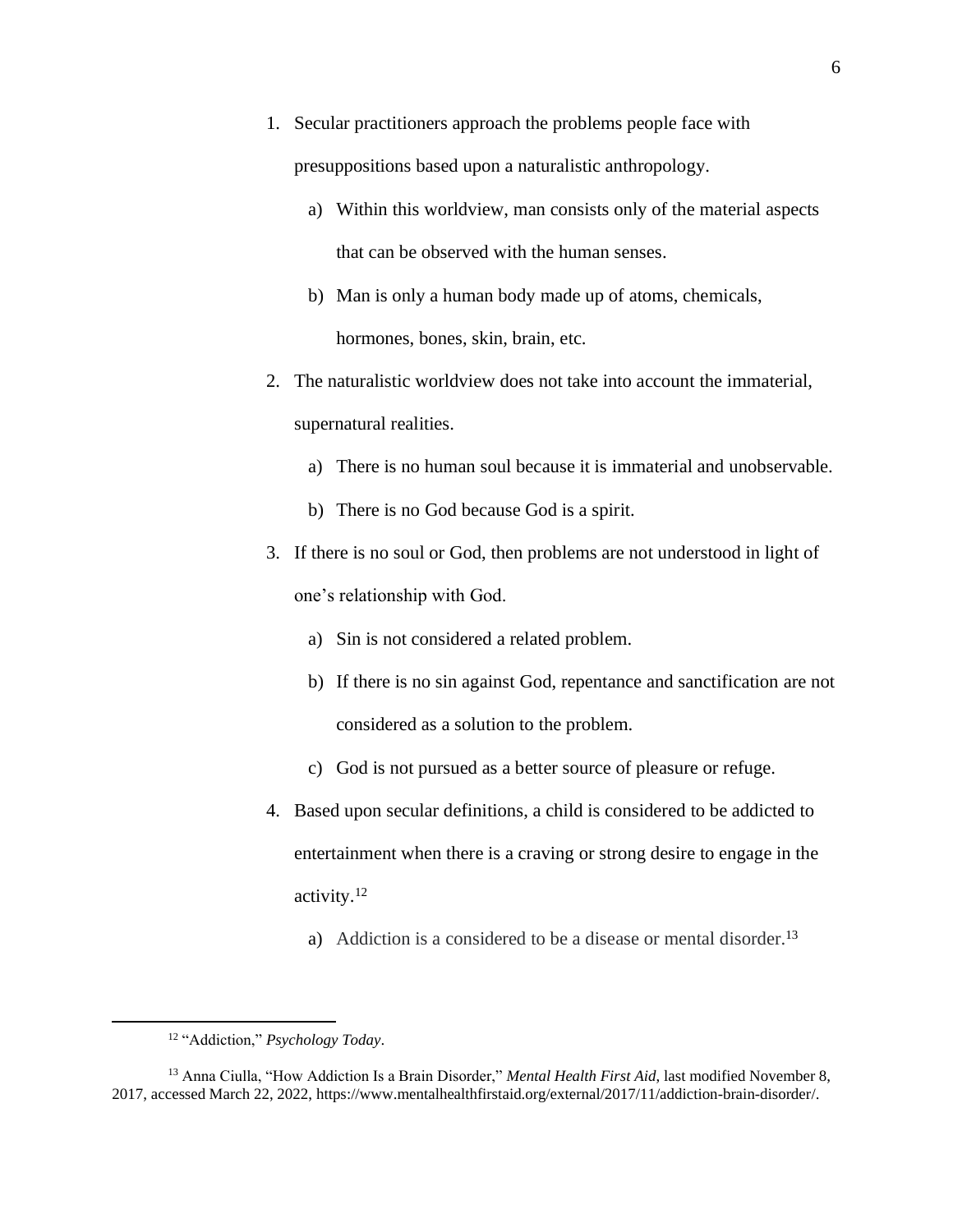- b) "A mental disorder is a syndrome characterized by clinically significant disturbance in an individual's cognition, emotion regulation, or behavior that reflects a dysfunction in the psychological, biological, or developmental processes underlying mental functioning."<sup>14</sup>
- 5. The problem is limited to biological, psychological, and environmental factors.
	- a) These limitations create boundaries that exclude spiritual realities that are presented in Scripture.
	- b) Spiritual realities include the heart, soul, sin, idolatry, God, Satan, etc.
- 6. The disordered behaviors and emotions are symptoms of an underlying dysfunction in the psychological, biological, or developmental processes.
- 7. If an addiction is a disease or disorder that is caused by a dysfunction, it is not a matter of sin or moral failure.
- 8. The implications of this view of the problem are significant. If a child's entertainment addiction is a disorder or developmental dysfunction, how can a parent justify the behavior as being morally wrong?
- 9. One specific secular diagnosis related to entertainment addiction is "Internet Gaming Disorder" found in the Diagnostic and Statistical

<sup>14</sup> American Psychiatric Association, *Diagnostic and Statistical Manual of Mental Disorders*, 5th ed. (American Psychiatric Association, 2013), 20.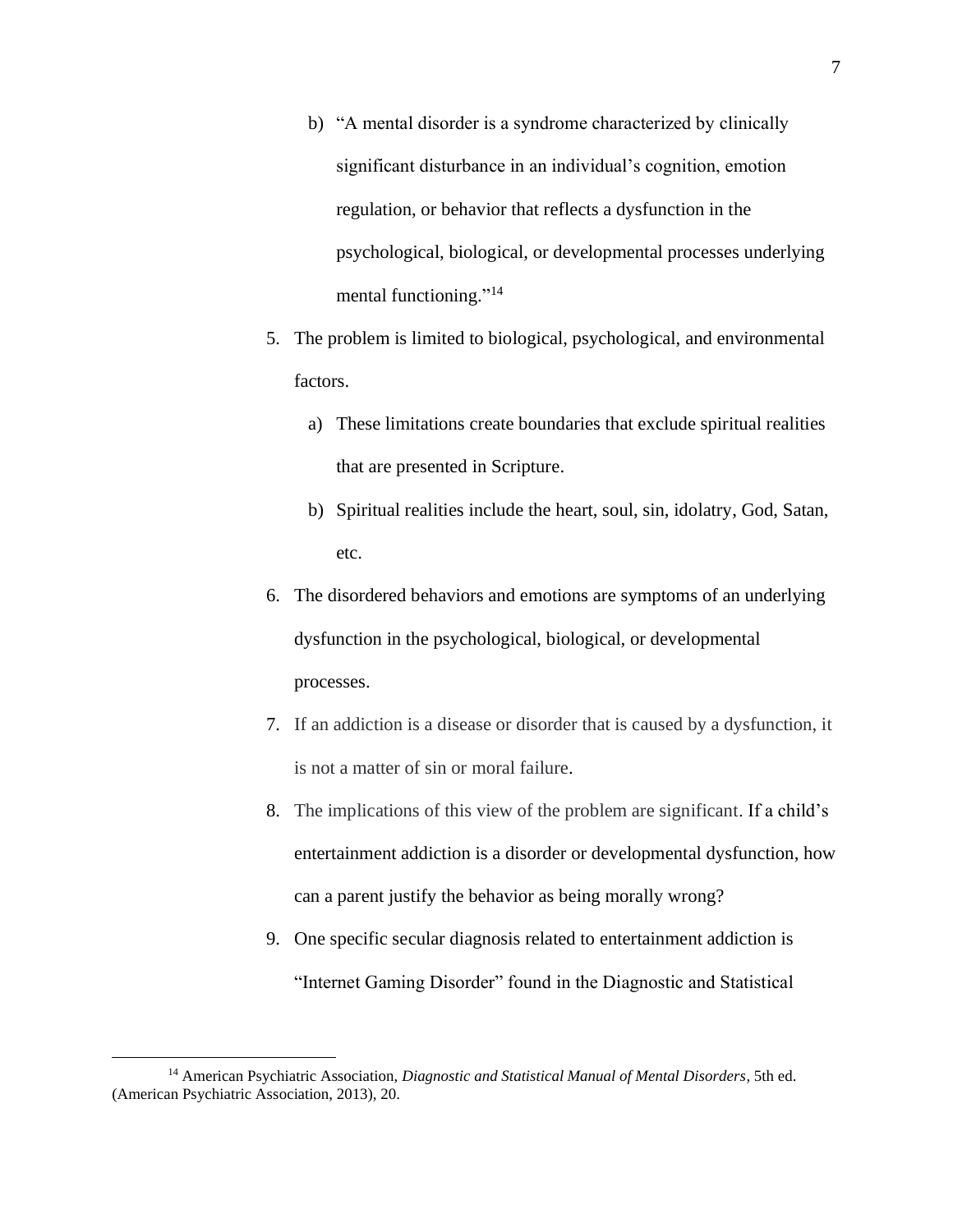Manual for Mental Disorders V.<sup>15</sup> The diagnosis and the criteria for this diagnosis reflects the secular view of the problem and will be further explored in this paper.

- 10. The secular view dominates the quick-access, pop-psychology literature that is consumed by the general public and parents as they seek help on this issue. In the U.S., an average of 971,000 users per week browse the Psychology Today online directory for mental therapy. The Psychology Today online directory appears as the top Google result for therapyseekers 96.2% of the time.<sup>16</sup>
- C. The Biblical View
	- 1. Biblical counselors approach the problems people face presupposing a biblical anthropology.
		- a) Man is created by God in a supernatural way, with both material (body) and immaterial (soul) components (Matt. 10:28; 2 Cor.  $4:16$ ).<sup>17</sup>
		- b) Man is made in the image of God (Gen. 1:27). Like God, man is rational, relational, moral, and spiritual.
	- 2. The fall of Adam propelled men to live according to their sinful desires rather than according to God's will that is prescribed for their life (Jer. 17:9; Jn. 3:19; Rom. 3:9-18; 6:16).

<sup>15</sup> American Psychiatric Association, *Diagnostic and Statistical Manual of Mental Disorders*, 795-798. <sup>16</sup> "Psychology Today," accessed April 12, 2022[, https://join.psychologytoday.com/us/signup.](https://join.psychologytoday.com/us/signup)

<sup>&</sup>lt;sup>17</sup> Soul, spirit, heart, and mind are all used in Scripture to refer to the inner, immaterial aspect of man.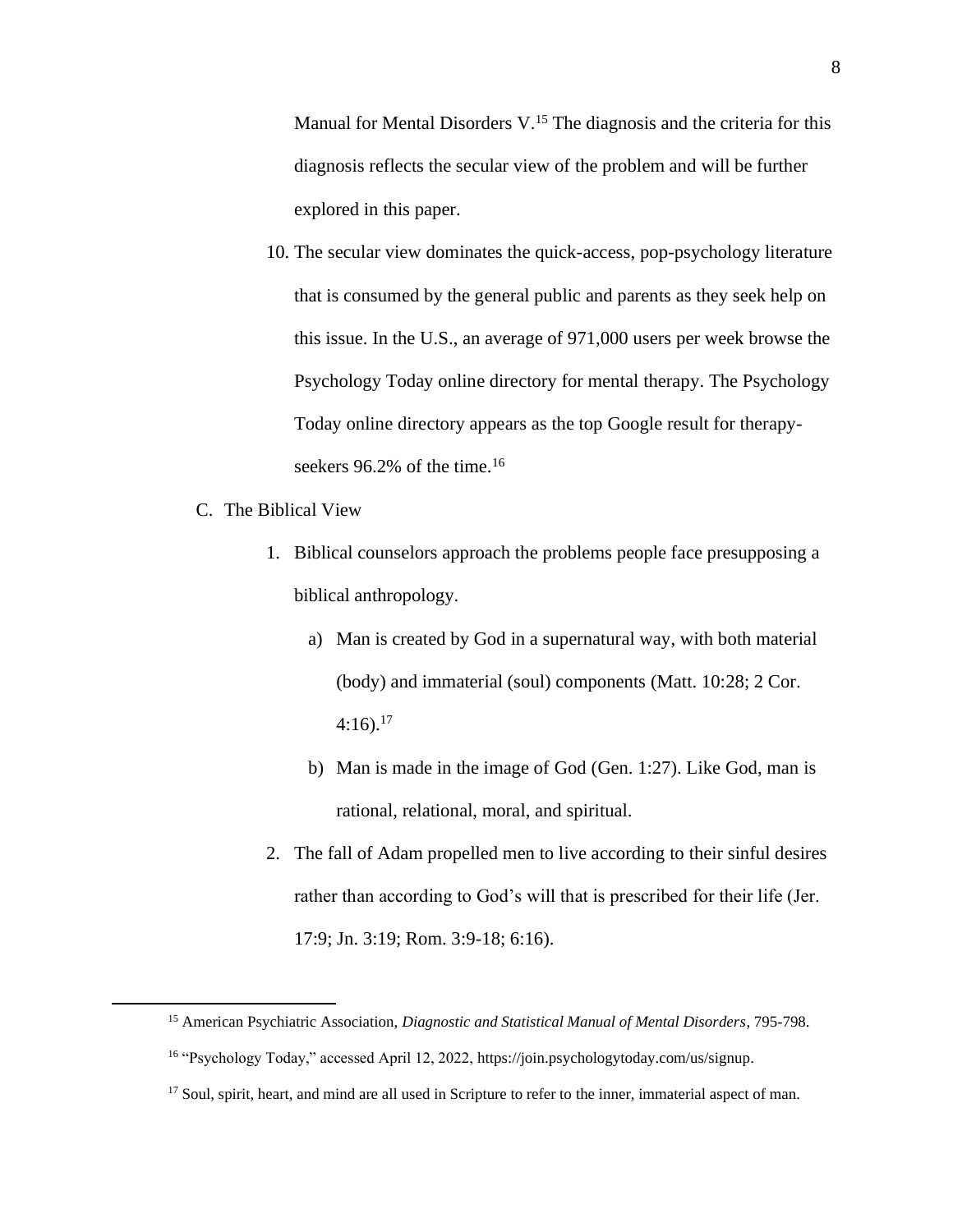- 3. Due to the fall, children have the self-centered inclination to live according to the desires of the heart rather than to please God. This is a form of idolatry and until a child is freed from the enslavement of sin, he will continue to live according to his sinful desires and passions (Prov. 22:15, Rom. 6:16; 8:5; Tit. 3:3).
- 4. Children are created to be in relationship with God and to find their ultimate pleasure in Him (Ps. 4:7; 16:11).
- 5. Because children are fallen by nature, they will be inclined to find pleasure in entertainment more than God.
- 6. At this point, entertainment is competing with who the child will worship.
	- a) If a child's pleasures are ruled by his entertainment-of-choice, then he is engaging in false worship (Isa. 58:13-14; Matt. 6:24; 2 Tim. 3:4).
	- b) If a child's relationship with entertainment has been elevated to idolatrous proportions, sinful responses will be exhibited if he is not able to indulge in the activity. "Detrimental" emotional responses (anxiety, depression, anger, etc.) and behaviors (outbursts, isolation, violence, etc.) are indicators of what a child wants most in life and ultimately what he worships.
- 7. According to a biblical view, sinful responses are symptomatic of a root issue that is found in the heart (Matt. 15:19), the place where desires rule and pleasures are inculcated (Luke 6:45; Prov. 4:23).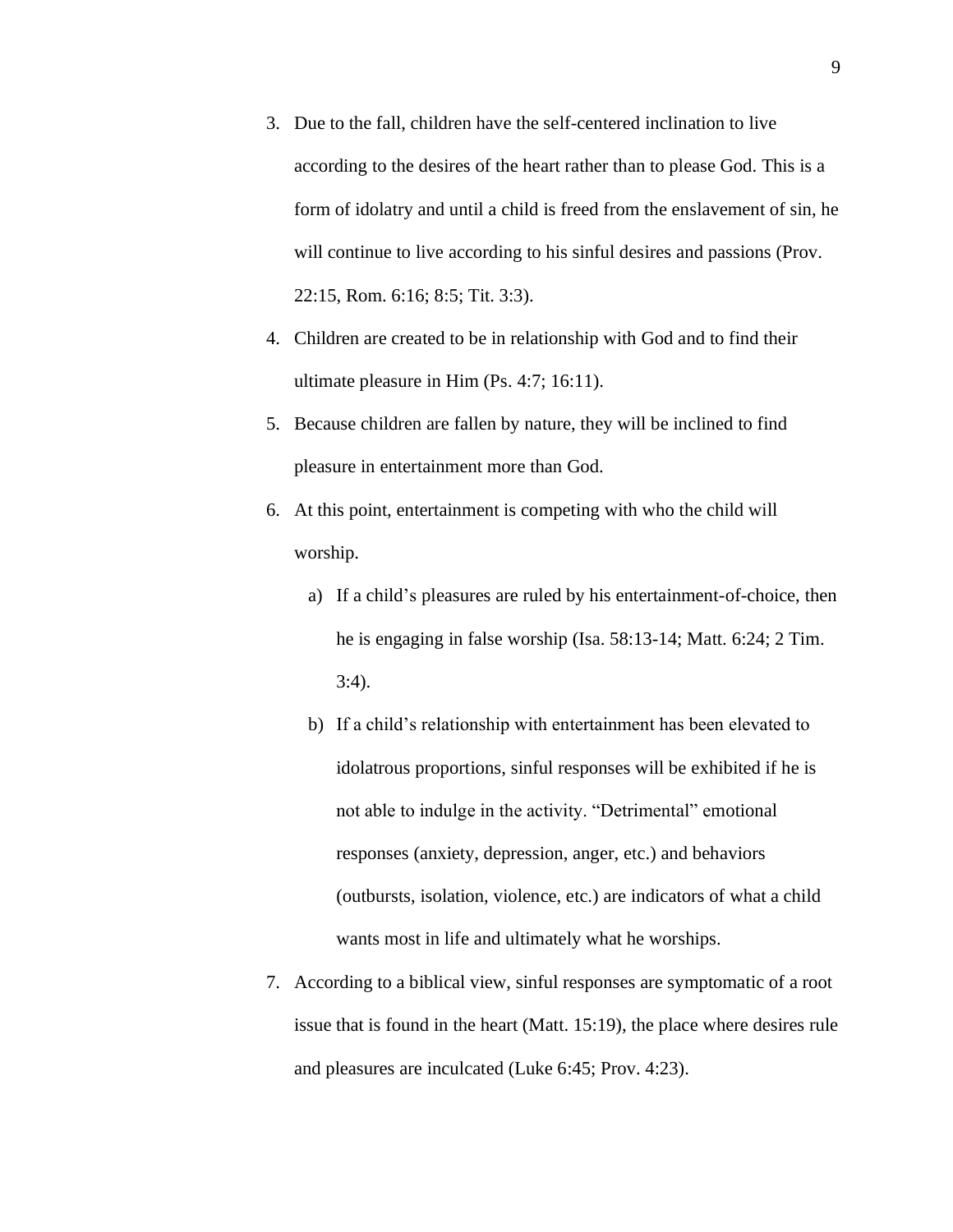#### III. Secular Treatement Versus Biblical Solutions

- A. Secular Treatement
	- 1. Secular diagnoses are based upon the subjective symptoms and experiences of the people they are seeking to diagnose.<sup>18</sup>
	- 2. Parents who seek help for children from secular practitioners will often do so because of detrimental emotions and/or behavior.
	- 3. Behavioral change that leads to a healthier well-being (healthy emotional-social life) is the end goal that secular practitioners pursue when helping people with their problems.<sup>19</sup>
	- 4. Likewise, parents will often have ultimate goals that are primarily focused on having happy, successful, and well-behaved children.
	- 5. To achieve these goals, clinical treatments are utilized. Treatments for Internet Gaming Disorder may include medicated and non-medicated interventions. <sup>20</sup>
		- a) Medications that are prescribed can include antidepressants such as Bupropion or stimulants such as Ritalin.
		- b) Non-medicated treatments include Cognitive Behavioral Therapy, family therapy, and other eclectic forms of therapy to achieve these goals.

<sup>&</sup>lt;sup>18</sup> David Susman, "How Do You Diagnose a Mental Illness?," April 17, 2018, accessed March 22, 2022, [https://www.psychologytoday.com/us/blog/the-recovery-coach/201804/how-do-you-diagnose-mental-illness.](https://www.psychologytoday.com/us/blog/the-recovery-coach/201804/how-do-you-diagnose-mental-illness)

<sup>&</sup>lt;sup>19</sup> Kendra Cherry, "The Major Goals of Psychology," *Verywell Mind*, last modified October 28, 2019, accessed March 15, 2022, [https://www.verywellmind.com/what-are-the-four-major-goals-of-psychology-2795603.](https://www.verywellmind.com/what-are-the-four-major-goals-of-psychology-2795603)

<sup>20</sup> Zajac et al., 983–989.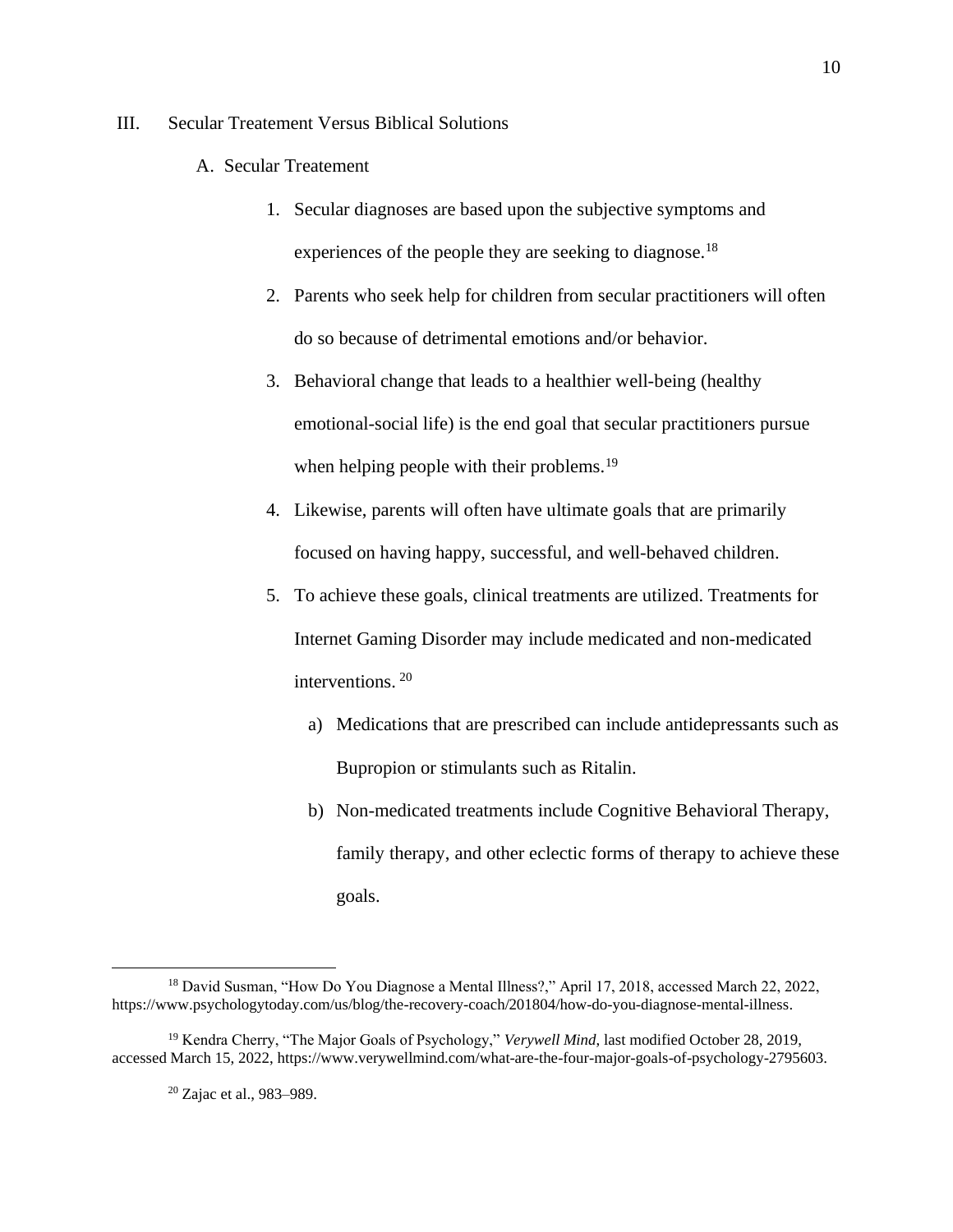- 6. There is no consensus in the secular field on how treatments ought to be prescribed and is, therefore, eclectic in its approach to helping patients. Not only are treatments eclectic, but there is a lot of controversy among secular practitioners with regards to how Internet Gaming Disorder should be treated. $21$
- 7. Due to the controversy and lack of consensus, there is a lot of confusion with what one ought to do for help. This is to be expected when seeking to understand an issue of life without the wisdom of God (1 Cor. 1:25).
- 8. Because secular psychology has adopted naturalistic views of man, it is limited in its understanding and ability to treat the root of the problem, which includes the heart in relation to God. Dr. John Street states, "Using psychology for soul-care is like dressing a cancer with Band-Aids. It may temporarily relieve the pain or even mask the symptoms, but it will never penetrate the issues of the heart like God's Word."<sup>22</sup>

#### B. Biblical Solutions

- 1. Biblical counselors seek to understand the whole person (body and soul) as it relates to the problem.
	- a) Physical factors (e.g., brain diseases, cancer, etc.) are diagnosed by physicians through medical exams.

 $21$  Zajac et al., 990.

<sup>22</sup> John MacArthur and Master's College Faculty, *Counseling: How to Counsel Biblically* (Nashville: Thomas Nelson, 2022), 44.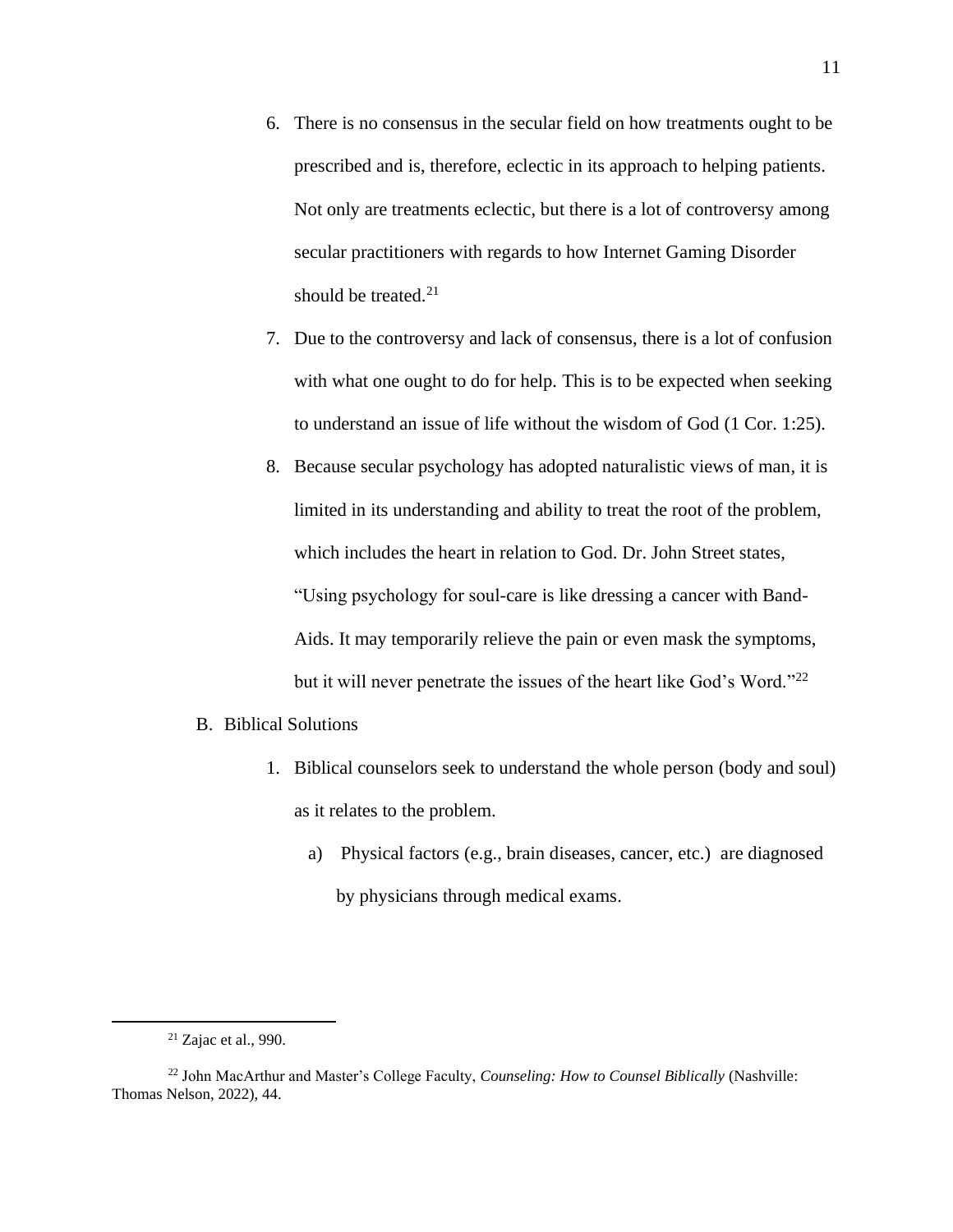- b) Soul issues (e.g., lust, anger, fear, etc.) are understood in light of the teaching of Scripture.
- c) All problems people face, physical or spiritual, should be understood in light of their relationship with God (2 Cor. 4:16).
- 2. From a biblical perspective, the ultimate goal for a person engaging in any activity is to glorify God and enjoy Him forever (Ps. 15:5-11; 1 Cor. 10:31; Rev. 21:3-4).<sup>23</sup>
	- a) If this is the ultimate goal of a person's life, then this should be the ultimate goal for parents in bringing up children (Eph. 6:4).
	- b) The God-centered goal must overtake a parent's desire that his child simply be happy, healthy, and well-mannered. Although these can be legitimate desires, they are secondary and subordinate to pleasing God.
- 3. King Solomon gives a vivid example of what it is like to indulge in earthly pleasures apart from and to the neglect of God (Eccl. 2:1-11).
	- a) Earthly pleasures are temporarily satisfying (Eccl. 2:10) but they are fleeting and have no eternal value in and of themselves. The yield for such a manner of life is vanity and meaninglessness. According to Solomon, this is a grievous thing!

<sup>23</sup> Presbyterian Church in America, *The Westminster Confession of Faith and* (Lawrenceville, Ga.: PCA Christian Education and Publications, 2007), 153.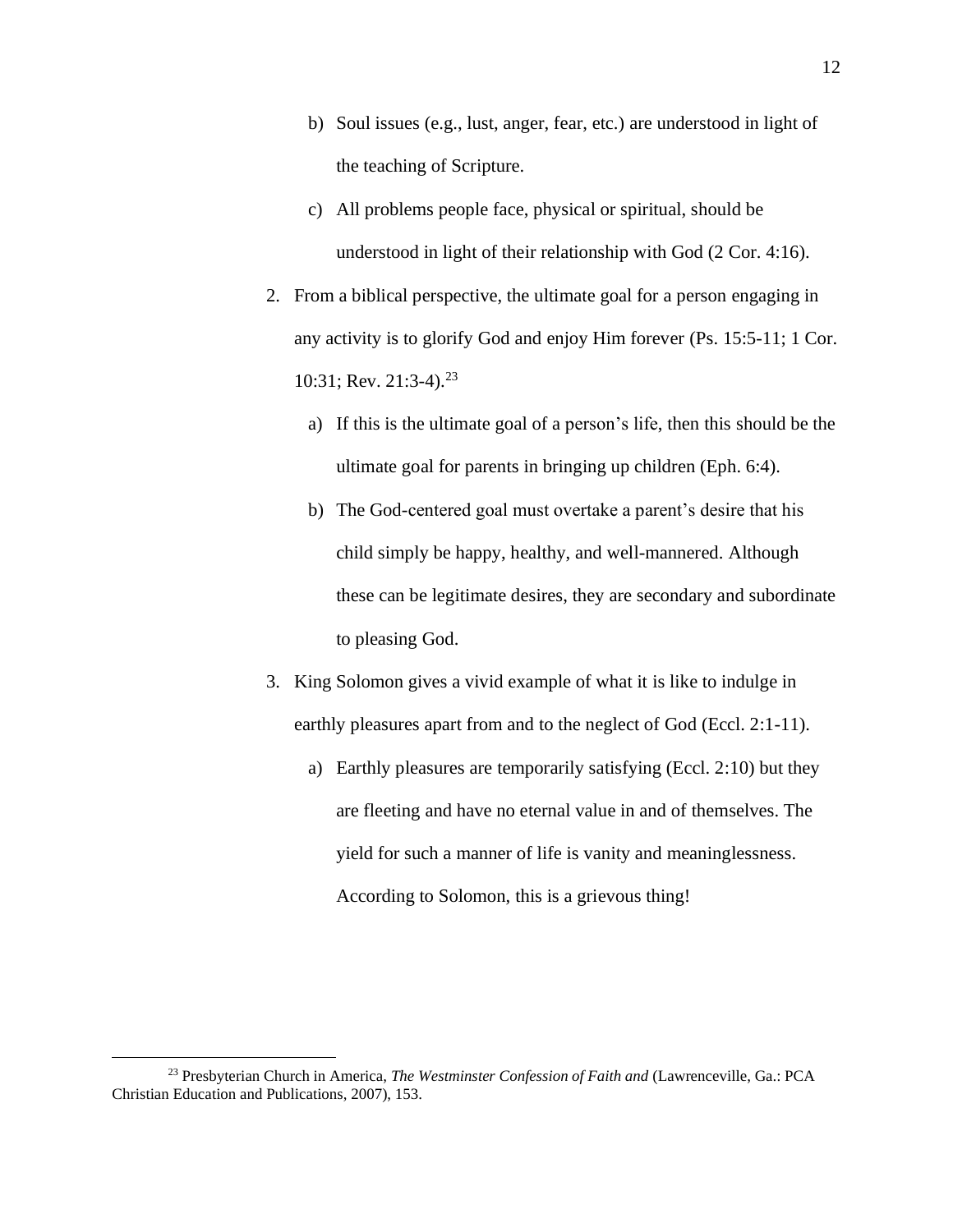- b) Anger, bitterness, and depression tend to characterize a person's life who is seeking sensual pleasure in gaming.<sup>24</sup> Biblical counselors understand this reality and the destructiveness of engaging in any activity to the neglect of God.
- 4. Biblical counselors should focus on helping a person incline their desires and pleasures toward God, up and above all other earthly things (Col. 3:1). This goes beyond behavioristic goals that do not deal with the heart (Matt. 15:19).
- 5. The goals can be broken into two categories:
	- a) Protection: Children need to be guarded from a detrimental use of entertainment. This involves protecting the child from harmful, sinful content and from establishing bad habits early in life through over-exposure to entertainment that leads to idolatry.
	- b) Pursuit and Guidance: Children need to be shepherded and called to find pleasure in God by loving Him and serving others for Him. This involves instructing, influencing, and persuading the child through God's Word on how to find pleasure in a relationship with God.
- IV. Biblical and Theological Considerations
	- A. Pleasure
		- 1. Desire for pleasure is not always sinful. Pursuit of pleasure is righteous if the object of pleasure is placed upon the right thing (Ps. 16:11).

<sup>24</sup> Mark E. Shaw, *Hope & Help for Video Game, TV & Internet "Addiction"* (Bemidji, Minn.: Focus Publishing, 2008), 16.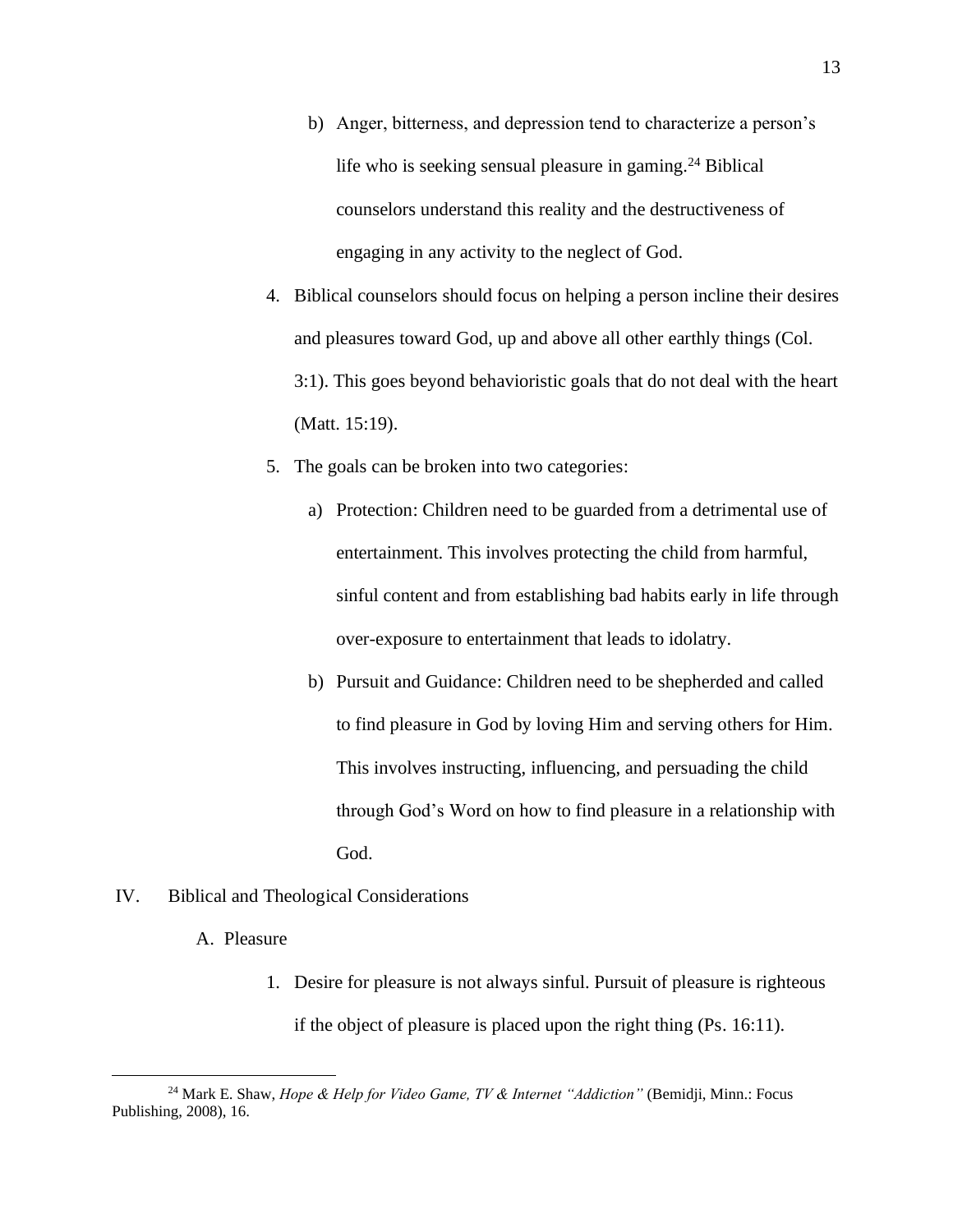- 2. Christians are commanded to find pleasure in God (Ps. 32:11; 97:12; 100:2; Phil. 4:4).
- 3. Glorifying God and *enjoying* Him forever is the chief end of man (Ps. 16:5-11; 73:25). 25
- 4. It is sin to find greater pleasure in the creation than in God (Isa. 58:13- 14; 2 Tim. 3:4).
- 5. Everlasting fulfillment of pleasure is found in God alone, not in created things (Ps. 16:11; 27:4; 42:1-2; 34:8; 119:103).
	- a) Pleasure in God may feel different than worldly, self-centered pleasures.
		- i. A method that is often adopted by parents and churches is to make God fun and pleasurable in the ways that are appealing to the flesh to influence children to desire God. This is not how God has revealed Himself in His Word. Tim Challies states, "There is nothing wrong with fun and entertainment, but when we become so addicted to them that we extend them to even our worship of God, so that the way we relate to God is nearly indistinguishable from the way we are entertained, we have made an idol of ourselves – an idol of our desire for entertainment."<sup>26</sup>

<sup>25</sup> Presbyterian Church in America, *The Westminster Confession of Faith and Catechisms,* 153.

<sup>26</sup> Tim Challies, "Be Thou My Television," *Challies*, n.d., accessed April 7, 2022, [https://www.challies.com/general-news/be-thou-my-television/.](https://www.challies.com/general-news/be-thou-my-television/)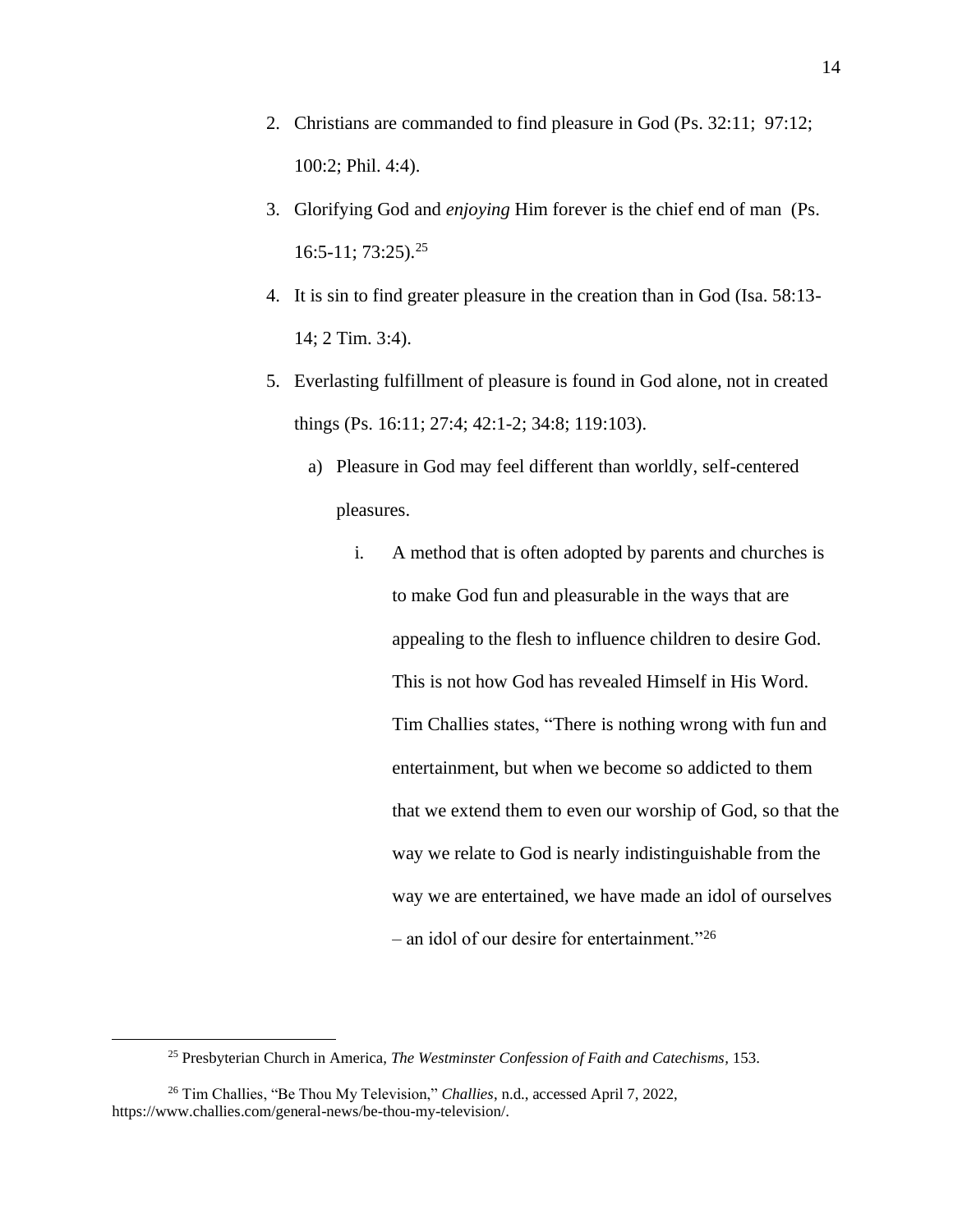- ii. People should find pleasure in God for who He is and how He has revealed Himself in His Word—He is glorious, He is praiseworthy, He is satisfying, He is comforting, He is loving, etc. (Acts 17:29).
- 6. King Solomon pursued every earthly pleasure his heart desired and described it as vanity and meaninglessness apart from God (Eccl. 2:1- 11).
- 7. God has pleasure. John Piper has explored the Scriptures to find all the ways God has pleasure—He has pleasure in His Son, in all He does, in His creation, in His fame, in election, in bruising the Son, in doing good to all who hope in Him, in the prayers of the upright, in personal obedience, and public justice.<sup>27</sup>
- 8. Since a child must find his greatest pleasure in God, it is the duty of a parent to direct his attention to Him that he may "taste and see that the LORD is good" (Ps. 34:8).
- 9. Desire for pleasure becomes sinful and idolatrous when it is desired more than God (2 Tim. 3:4; Isaiah 58:13-14).
- 10. Idolatrous desires manifest as lustful cravings satisfied only through indulgence (Eph. 2:3).
- 11. A person with an idolatrous desire for pleasure can find fulfillment through various avenues such as entertainment, sex, hobbies, etc.

<sup>27</sup> John Piper, *The Pleasures of God: Meditations on God's Delight in Being God* (Sisters, Or: Multnomah, 2000).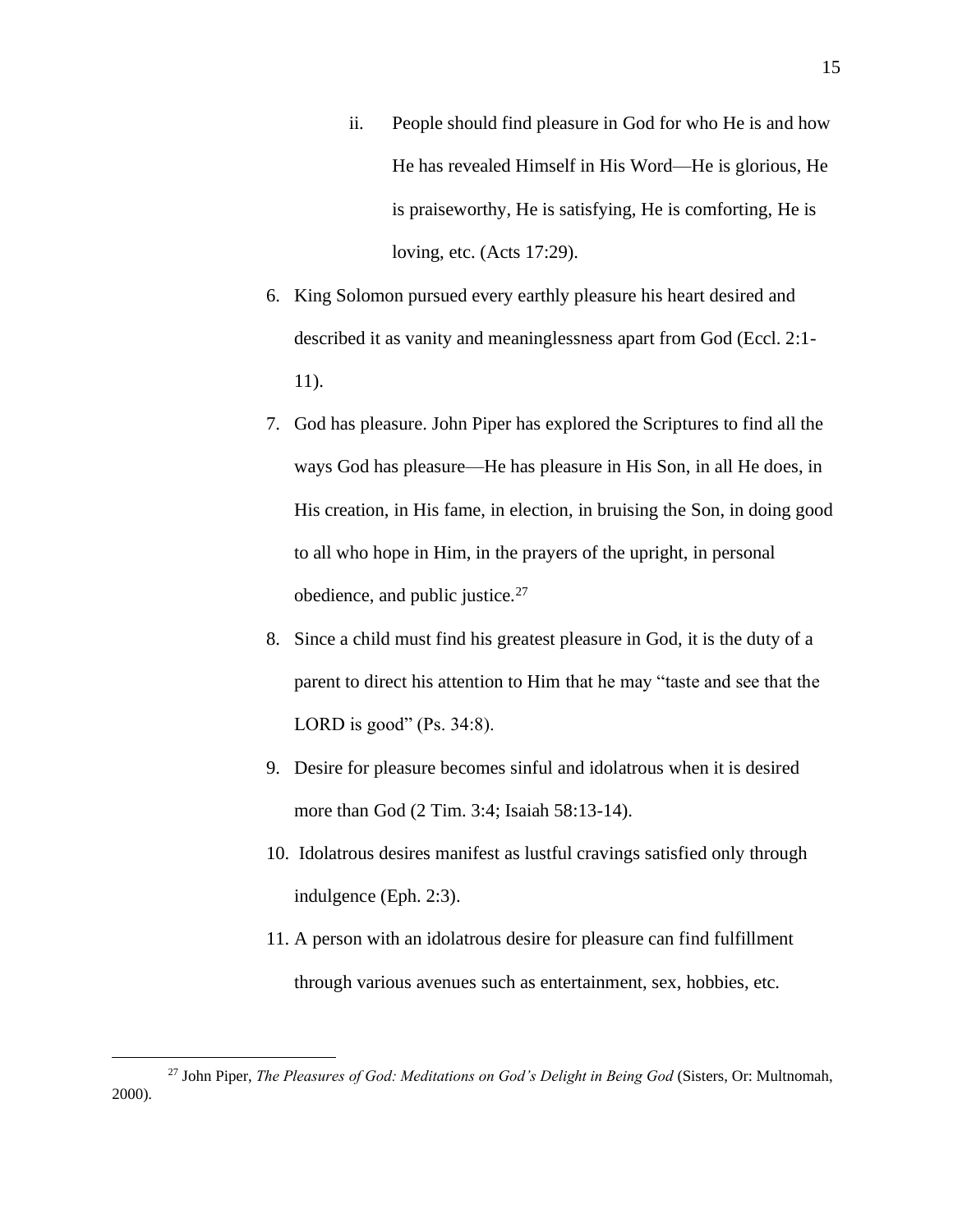- 12. Not all forms of entertainment are sinful or ungodly.
	- a) Entertainment that contains ungodly content should be avoided by adults and children.
	- b) If the entertainment does not contain ungodly content, the parent must understand that a good thing can still become an idol.
- 13. Since there can be a righteous interaction with entertainment, it should not be viewed as the root problem, but as an occasion whereby the underlying sinful desire can be fulfilled. That being said, the state of a child's heart should be approached as the greatest problem.<sup>28</sup>
- B. Shaping Influences
	- 1. The fallen world is under the sway of Satan who is actively opposed to God (Eph. 2:2; 1 Jn. 5:19). Because the world is in opposition to God, it is actively influencing children to worship things of the world. Avenues for entertainment are immersed with evil influences that can lure children to worship their desires for pleasure rather than God.
	- 2. The church is vulnerable to falling prey to the influence of the world.
		- a) Many Sunday morning worship services can be compared to going to a movie theatre or attending the Grammy Awards Show. Lights, smoke machines, and other props are utilized to create a certain kind of atmosphere that appeals to the sinful flesh and makes for a memorable entertaining experience.

<sup>28</sup> John MacArthur, *Successful Christian Parenting* (Grand Rapids, MI: Zondervan, 1998), 27-44.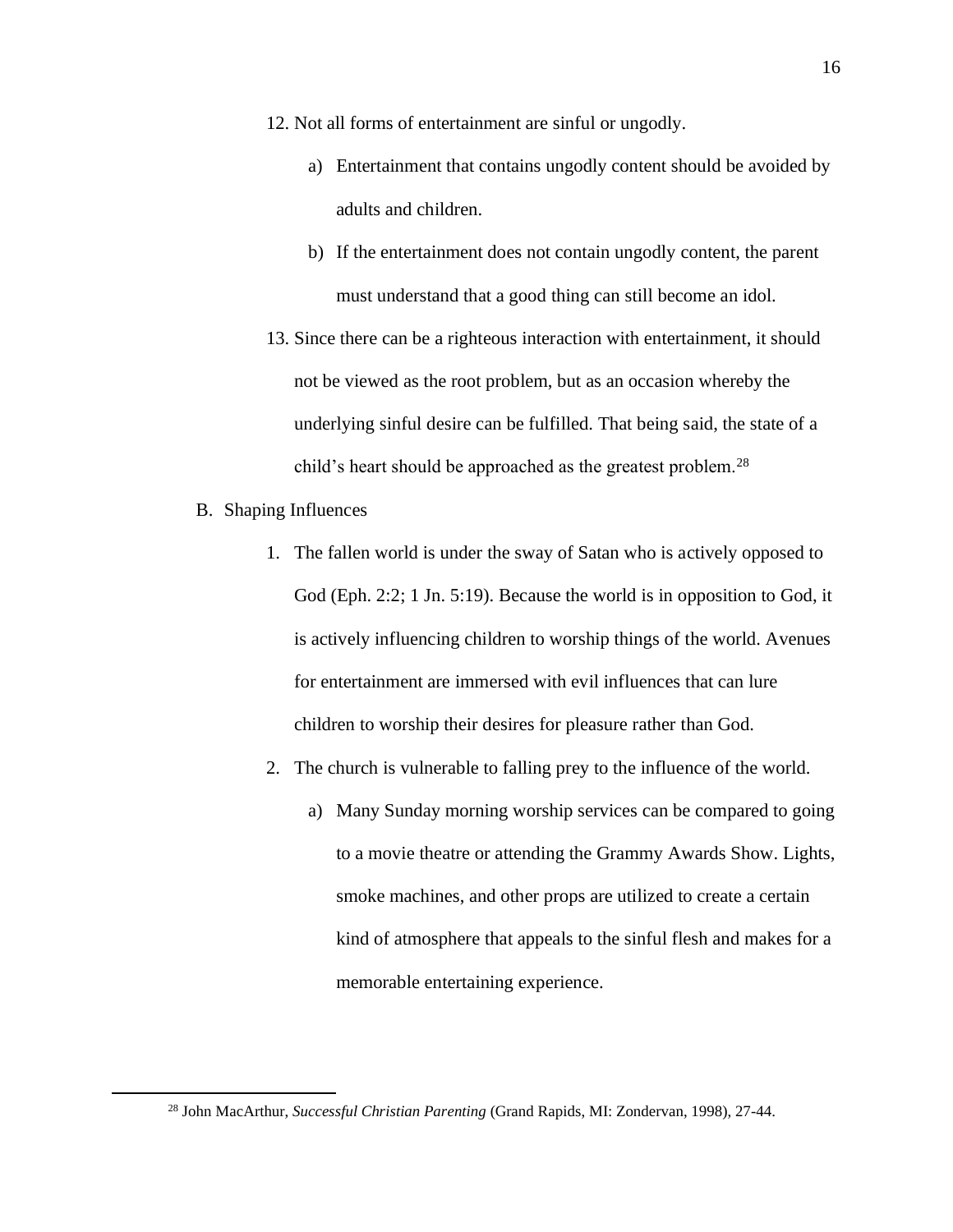- b) Worship music is often led by people who look and sound like Hollywood's latest boy bands.
- c) Youth and children ministries are often designed to appeal to entertainment-minded young people.
- C. Lack of Wisdom and Discernment by Parents
	- 1. Christian parents who lack wisdom and discernment will be vulnerable and highly influenced by the unbiblical, secular views that dominate the main-stream literature that is accessible to the general public (See II.B.10 above).
	- 2. A counselor will need to give practical guidance in specific areas that they will most certainly struggle with.
		- a) Parents need to be taught how a child's self-centeredness will propel them to love pleasure rather than God (Rom. 3:11). If parents are not instructed, they will tend to consider only the child's behavior and not deal with the underlying heart issue of a selfish pleasure-seeker. If the underlying sin is not dealt with, counterfeit lifestyles (e.g., legalism, asceticism) will be cultivated.<sup>29</sup>
		- b) Parents need to be exhorted regarding the evil influences in the world and the fact that these influences are actively seeking to lure children to lust after entertainment (1 Jn. 5:19).

<sup>29</sup> Stuart Scott and Zondra Scott, *Killing Sin Habits: Conquering Sin with Radical Faith* (Focus Publishing, 2013), 51-55.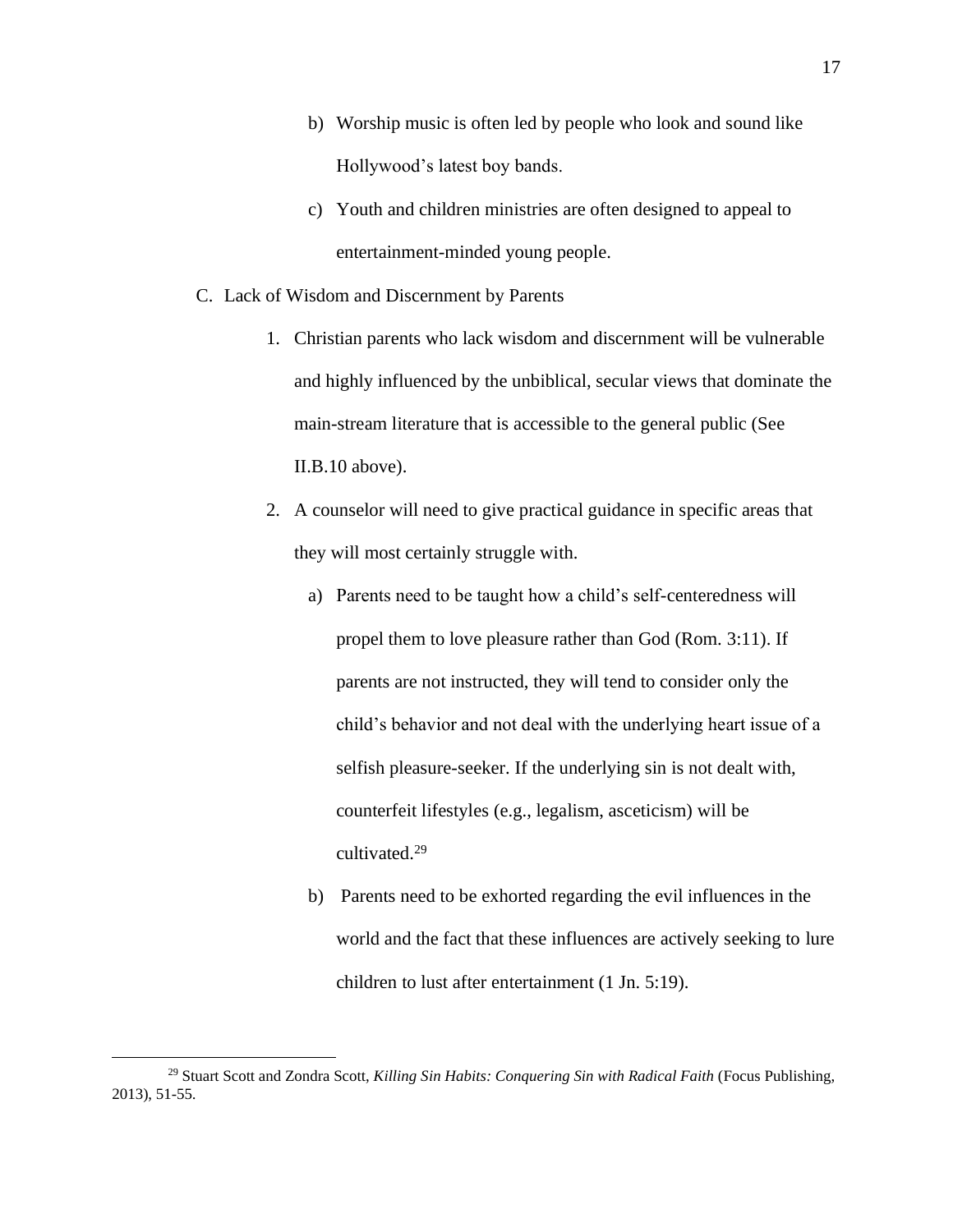- c) Parents need to know alternatives to entertainment that will help them avoid immersing children in entertainment and cultivating one-dimensional, self-centered pleasures (Eccl. 3:1-10). Specifically, if a child's time with entertainment is limited, what will occupy that time?
- V. Counseling Plan (Illustrative plan utilizing the Eight I's with a parent who seeks counseling for a child that is "addicted" to internet gaming) $30$ 
	- A. Involvement
		- 1. When a child is consumed with a desire for a specific form of entertainment, this can be a very difficult issue for a Christian parent. If a child is consumed with an internet game and it is removed, the child is likely to respond with extreme anger or sadness.<sup>31</sup>
		- 2. Reactions from the child can be exhibited through tantrums, outbursts, isolation, lying, depression, anxiety, etc.
		- 3. A parent may feel hopeless, especially if attempts have been made to rectify the problem with no lasting results.
		- 4. The counselor must be compassionate toward the parent with a genuine desire to help in time of need (Matt. 9:36; Lk. 7:13).

### B. Inspiration

1. Though a child may be consumed with internet gaming, a parent can have hope if he turns to God and His Word for help (Rom. 15:4-5).

 $30$  I have chosen internet gaming as simply one example to use for this plan due to the fact that it is a common form of entertainment among young people and is described as a mental disorder in the DSM V.

<sup>31</sup> American Psychiatric Association, *Diagnostic and Statistical Manual of Mental Disorders*, 795.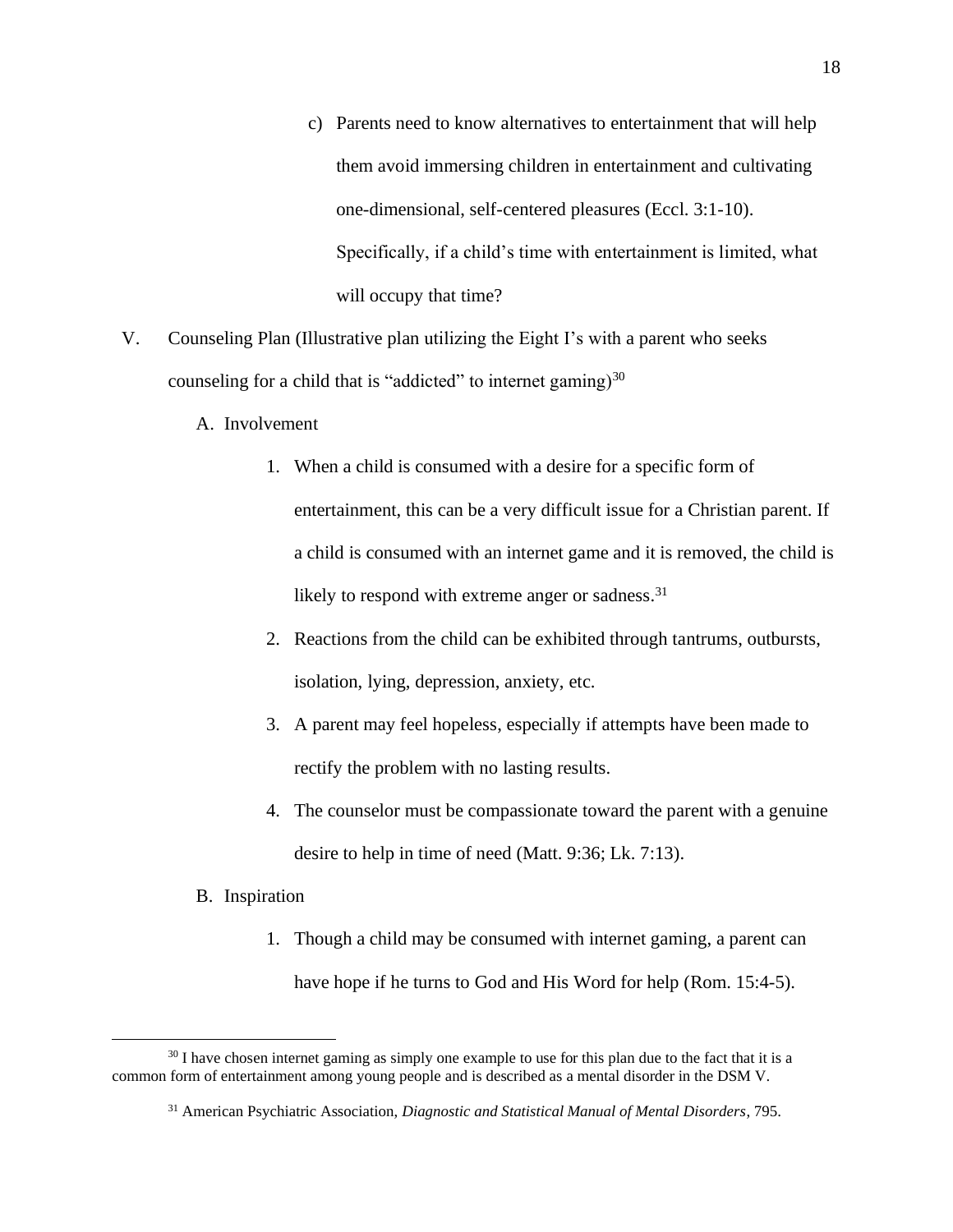- 2. A parent needs to be assured that God has answers for all issues of life, including a child that is consumed with internet gaming (2 Pet. 2:1-3).
- 3. Biblical hope will involve guiding a parent away from false refuges and placing hope in God with a seemingly hopeless situation. False refuges will include quick fixes such as medication or methods that are oriented to make the child happy (Ps. 146:5).
- C. Inventory
	- 1. Sufficient data will need to be gathered in the first few sessions so the counselor will have an accurate view of the problem in order to understand the driving motivations related to why the child is consumed with internet gaming. (Prov. 18:13). These motivations or at least how they are articulated may vary according to age.
	- 2. Data gathering needs to include the issues related to the problem and the whole person. The whole person will include physical data (outer man), and non-physical data (inner man) (2 Cor. 4:16).
		- a) Physical data will include any organic illness that may be present.
			- i. Example: A child who has a severe speech impediment or hearing loss will be limited in how he can interact in the world compared to children that do not have such impediments.
			- ii. Internet gaming and modern technology can provide a world where his speech impediment or hearing loss is not a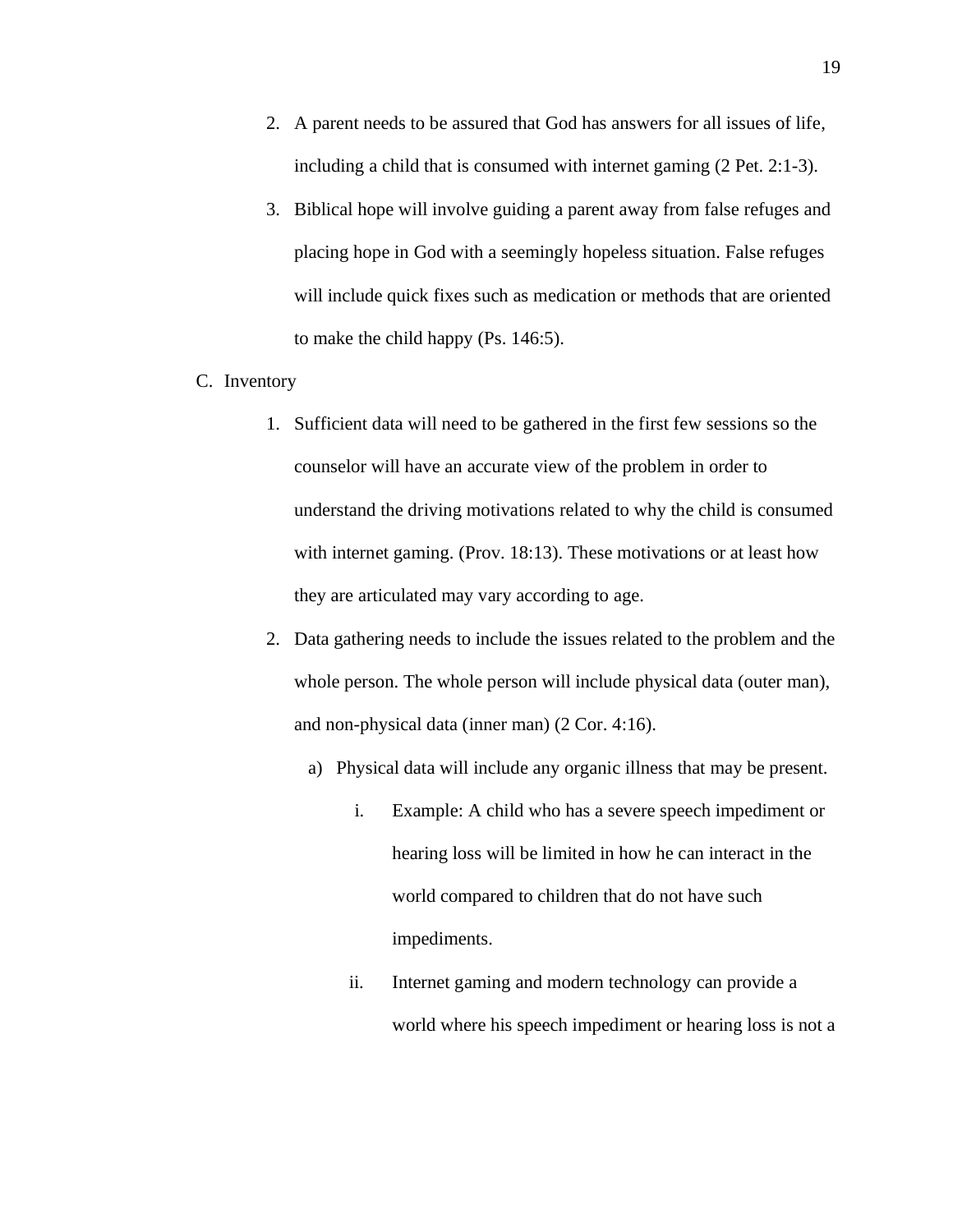- iii. Organic illness should not be understood as a cause of the problem but as a factor that can exacerbate the problem.
- iv. If there are indicators of an organic illness that has not been diagnosed, a physical exam performed by a physician should be recommended to the parent.
- b) Non-physical data will include matters that are going on in the inner man and is understood only by the Scriptures (Heb. 4:12).
	- i. The inner man will include matters of the heart. The heart is where desires, thoughts, and behaviors proceed from (Prov. 4:23; Matt. 6:21, 15:19; Heb. 4:12). This is where the root of the problem will be found.
	- ii. Data gathering on the heart will involve taking inventory on the child's desires, emotions, thoughts, and behaviors. For example, what is it that the child loves about internet gaming? Why is it so satisfying?
	- iii. Data specifically related to the child's heart in relationship to God will need to be gathered as well. Is he a believer? What does he think about God? What does he think God is like?
- 3. If the child is a believer the approach will look more like discipleship and if the child is a non-believer the counseling will be more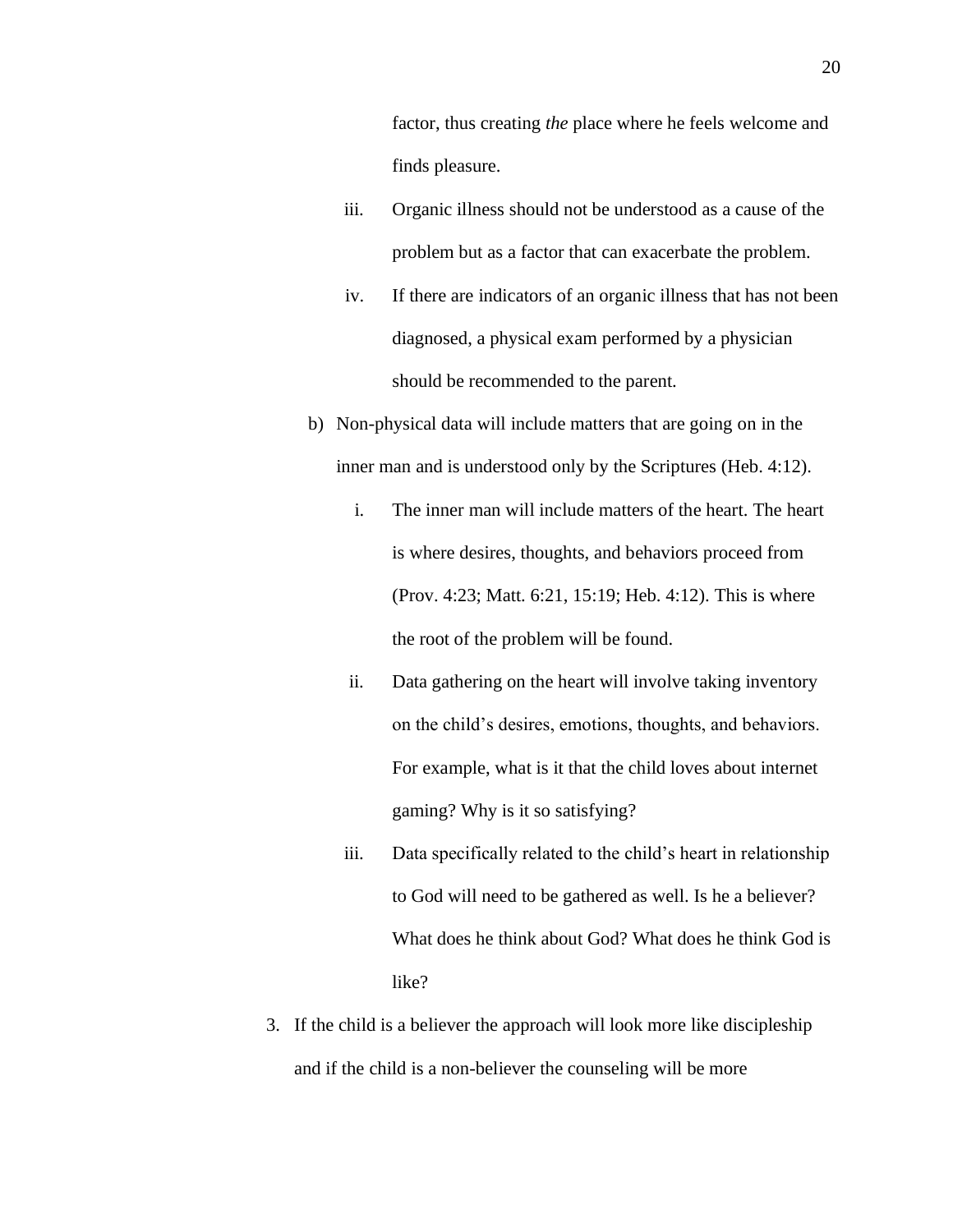evangelistic, though God's standards are applicable regardless of the child's faith status (Gal.  $3:24$ ).<sup>32</sup> But it must be understood that things of God are foolishness to unbelievers  $(1 \text{ Cor. } 2:14)$ .

#### D. Interpretation

- 1. Once sufficient data has been gathered, the counselor should begin to make an interpretation of the information.
- 2. The Scriptures will be the authority by which the interpretation is made (2 Tim. 3:16-17; Heb. 4:12). Human "wisdom" should be avoided when attempting to make an interpretation of the data.
- 3. Biblical categorization should be made of data.
	- a) If a child is preoccupied or dominated by internet gaming, this should be understood as an idolatrous lust rather than a disorder (Matt. 6:24; 10:37; 22:37; Rom. 1:25; 2 Tim. 3:41; Jn. 2:15-17). (Compare DSM-V criteria nos. 1, 5, 6, identifying this as a disorder.)
	- b) If a child is dominated by internet gaming, he will have emotional and behavioral reactions when he is not able to play or when he is required to stop playing. Reactions such as irritability (1 Cor. 13:5), anxiety (Phil. 4:6), sadness<sup>33</sup> (Gen. 4:6-7), and lying (Lev. 19:11) should be understood as sinful reactions to having an idolatrous lust taken away rather than withdrawal symptoms.

<sup>32</sup> Tedd Tripp, *Shepherding a Child's Heart* (Wapwallopen, Pa.: Shepherd Press, 1995), 55-56.

<sup>&</sup>lt;sup>33</sup> There is a sadness that is not sinful but I take this to mean a depressed state that has come about due to not being able to satisfy a sinful lust, such as internet gaming.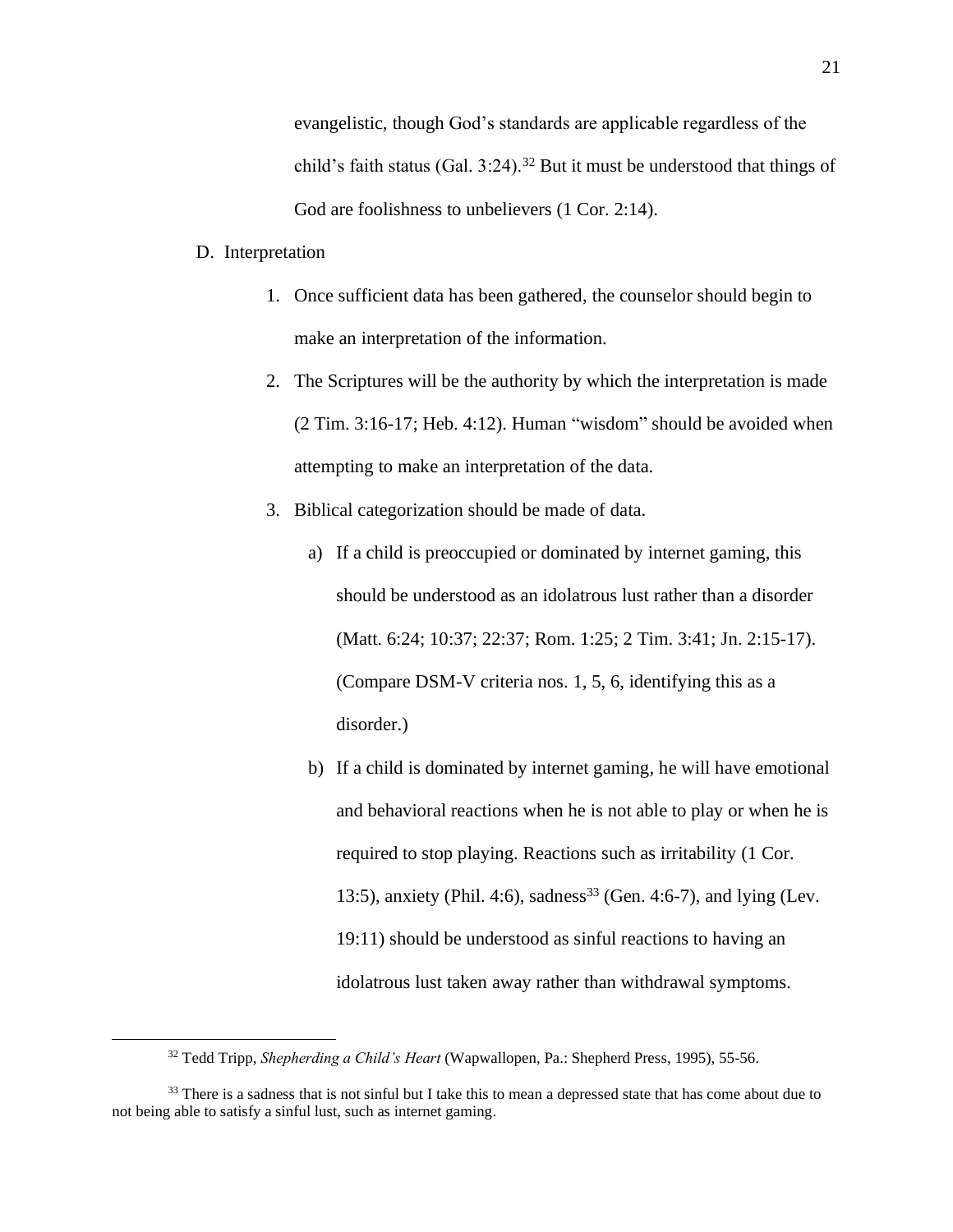(Compare DSM-V criteria nos. 2, 7, identifying them as withdrawal symptoms.)

- c) Feelings of helplessness and guilt should be understood as realities rather than negative moods. Helplessness and guilt are realities or facts due to our sin against God that are not to be reduced to a mere mood. If a person feels helpless or guilty, data gathering needs to be made to determine if he *is* guilty or in a helpless state before God (Ps. 32:3-4; Rom. 5:6). (Compare DSM-V criteria no. 8, identifying this as a mood issue.)
- d) Responsibilities that are neglected and lost (e.g., school work, family relationships) due to the preoccupation with internet games should be understood as a matter of sin or foolishness as described in Scripture (Prov. 10:4; 18:1; Eph. 6:1-2). (Compare DSM-V criteria no. 9.)

#### E. Instruction

- 1. Once the data has been interpreted accurately, the counselor should begin giving instruction from the Scriptures as it relates to the problem.
- 2. This should be conducted so as to give God's perspective of the problem as revealed from the Scriptures.
- 3. Utilizing The Big Picture Diagram,  $34$  the data can be categorized using biblical terminology of heat, root, and fruit (Jer. 17: 5-8; Matt. 12:33- 34), and used as a visual aid with the counselee.

<sup>&</sup>lt;sup>34</sup> The Big Picture was obtained from the "Methods of Biblical Change" graduate course instructed by Dr. Stuart Scott at The Master's University, 2018.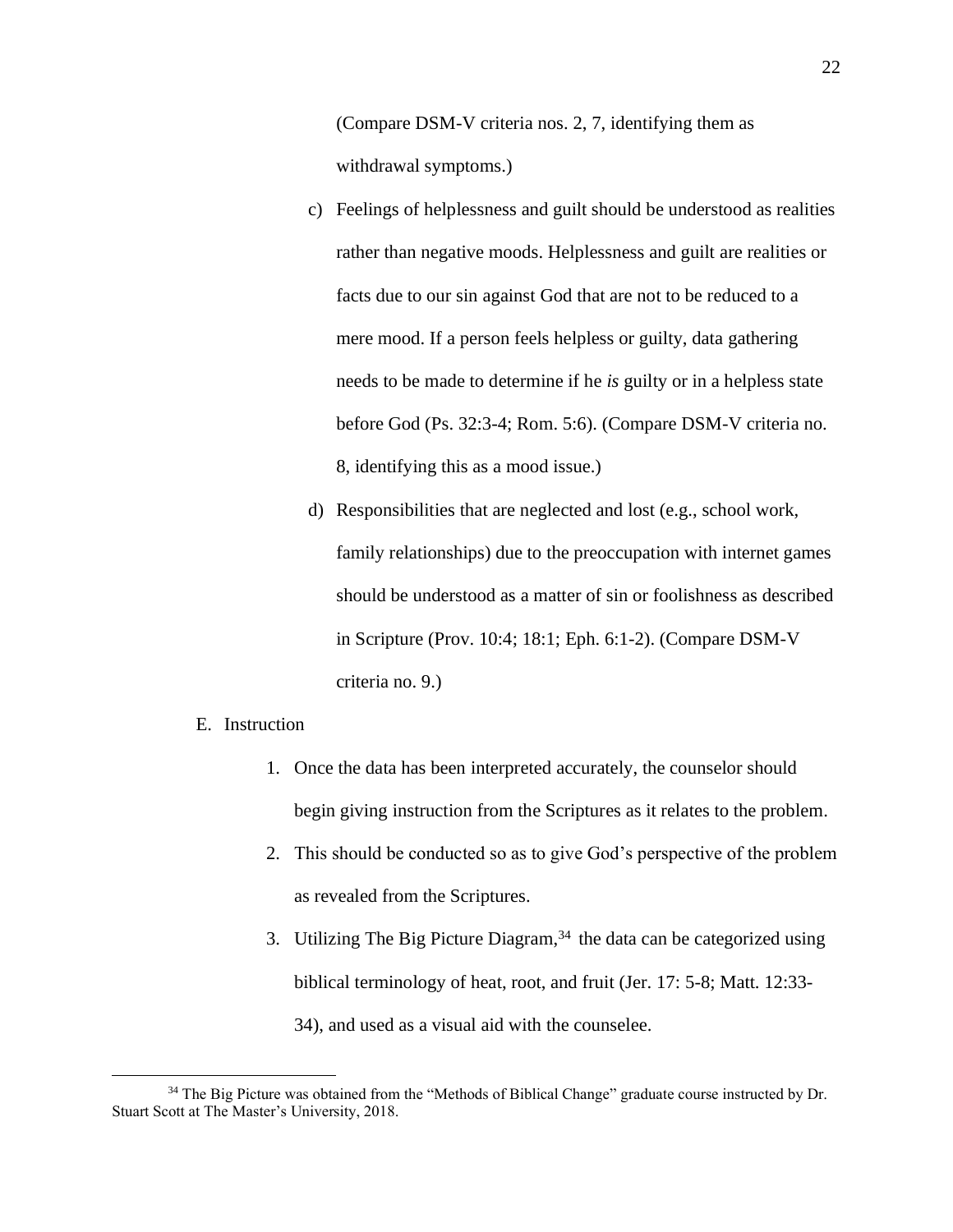- a) Heat
	- i. Heat should be understood as the circumstances and trials in life that exacerbate the real problem (root).
	- ii. This includes life pressures such as responsibilities (e.g., school work, chores), and relationships (e.g., lack of friends, bullying).
- b) Fruit
	- i. The fruit is brought forth from the heart (Matt. 15:19) and is a symptom of what is taking place at the root.
	- ii. This includes behaviors and emotions such as lying, outbursts, and anxiety which are all to be categorized as the fruit.
- c) Root (Heart Issues)
	- i. The heart is what God looks at and is where the root cause of the problem is found (Sam. 16:7; Ps. 139:23-24).
	- ii. This has to do with what a person is desiring, and where a person has placed their hope and trust.
- 4. Assuming a child's greatest pleasure is found in internet gaming, then this should be understood as a worship problem that calls for change on the heart level. The heart is often an area that is neglected by parents, thus resulting in too much focus being placed on the heat and fruit categories.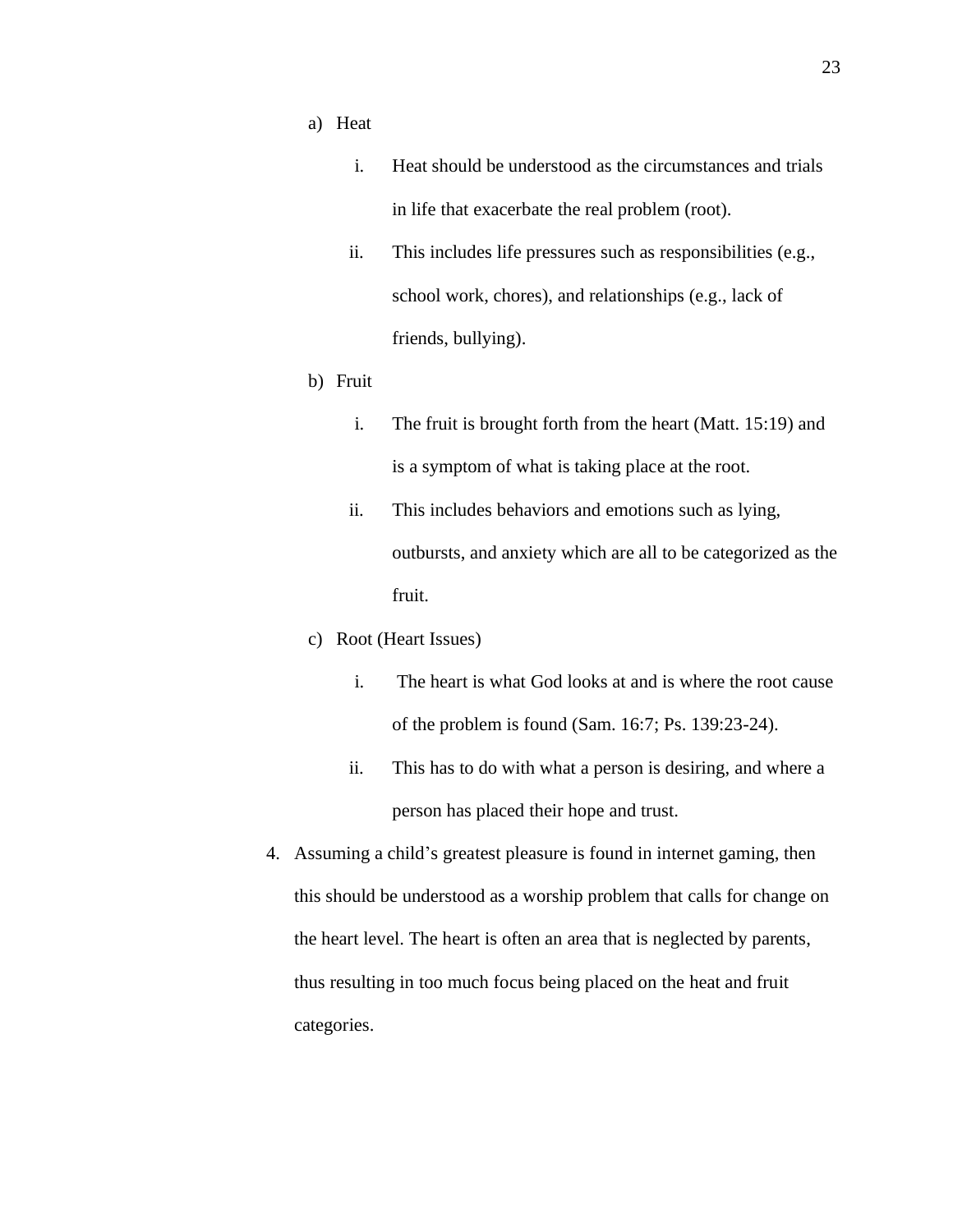- 5. Once the root problem has been understood by the parent, he needs to understand how to shepherd and bring the child up as it relates to this specific problem (Eph. 6:4).
	- a) The child needs discipline and instruction (Prov. 29:15; Eph. 6:4). Bringing up a child in the discipline and instruction of the Lord is God's way of lovingly raising a child to choose His ways and follow in the footsteps of Christ (See the "Implementation" phase for homework assignments below).
	- b) The parent must lovingly shepherd the child's heart to put off selfcentered, idolatrous pleasures in earthly things and put on pleasures in Christ and serving others (Matt. 22:37-39; Eph. 4:20-  $24)$ .<sup>35</sup>

#### F. Inducement

- 1. Both the parent and the child need motivation for the change that needs to take place in their lives.
- 2. The parent's motivation needs to be centered upon glorifying God and parenting in a way that is pleasing to Him (1 Cor. 10:31).
- 3. The parent can be motivated by understanding the negative consequences for allowing a child to be consumed with internet gaming (Prov. 18:1; 29:15; Jas. 1:14-15). Likewise, the parent can be motivated

<sup>&</sup>lt;sup>35</sup> The put off/put on dynamic is a matter of sanctification and can only be carried out by believing children. Parenting the unbelieving child should have an evangelistic appeal when applying God's standards. This distinction is important so as to avoid false converts.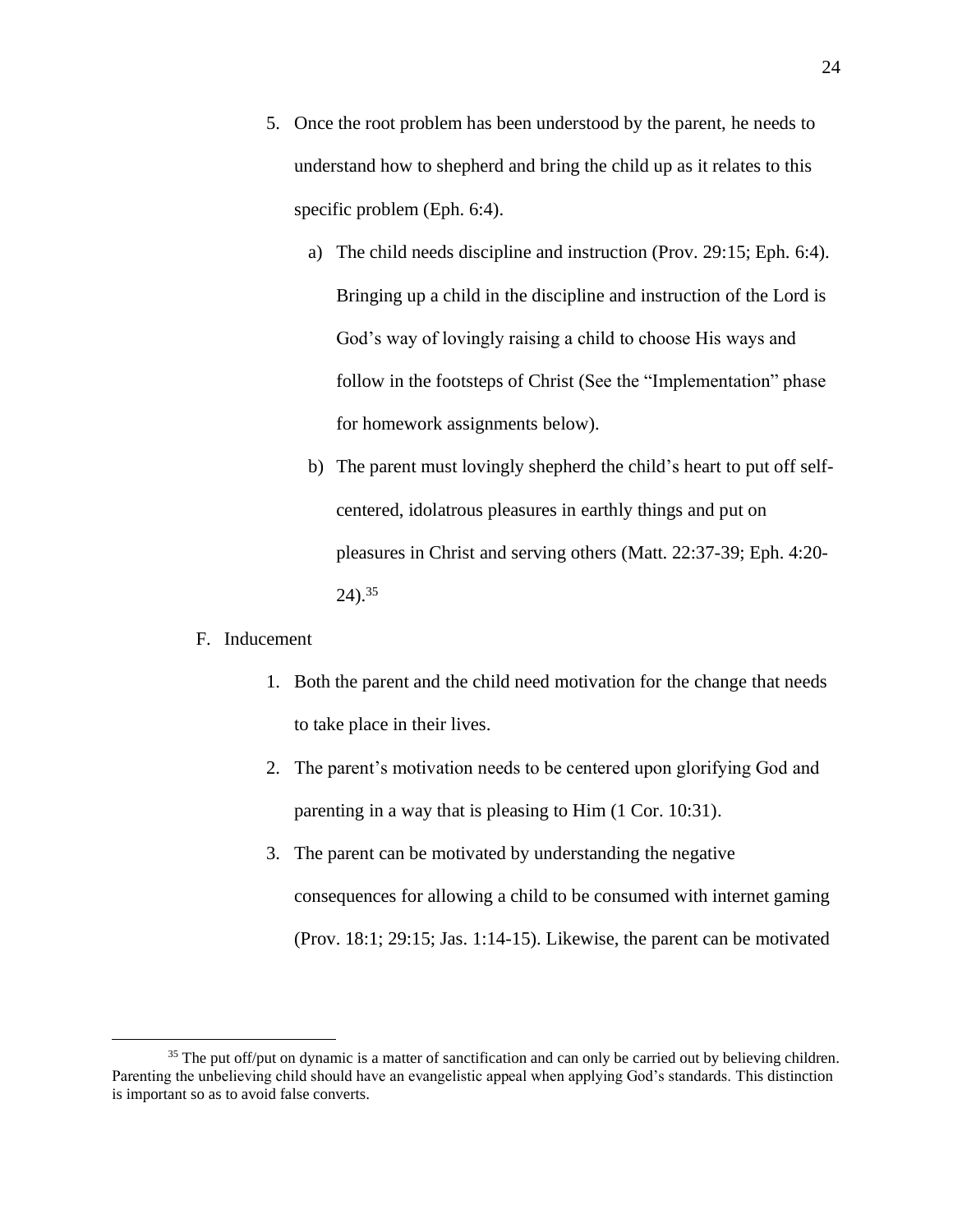by knowing the positive rewards for a child making God the object of his pleasure (Ps. 37:4; 147:11).

4. The child can and should be motivated through persuasion by the parent to influence the child to follow God's ways by regularly presenting him with the blessings in finding pleasure in God and the negative consequences (including strong warnings) of giving his heart over to self-centered pleasures in internet gaming (Prov. 4:20-27).

#### G. Implementation

- 1. Homework assignments for the parent will be how the counselor helps him apply God's truth in the day-to-day aspects of the problems he is facing with the child.
- 2. It will be important for the parent to know that as he seeks to help the child find pleasure in God that the journey will be more of a marathon than a sprint. Because foolishness is bound up in the heart of a child (Prov. 22:15), one cannot expect a child to find more delight in God than in internet games overnight. The goal is to implement a lifestyle and environment that seek to train and cultivate godly pleasures in the heart of the child over time (Prov. 22:6).
- 3. The ordinary means of grace that God has given His people need to be implemented into the life of the child on a regular basis.
	- a) Regular church attendance and involvement
		- i. The parent should have the child involved in Bible a believing/teaching church.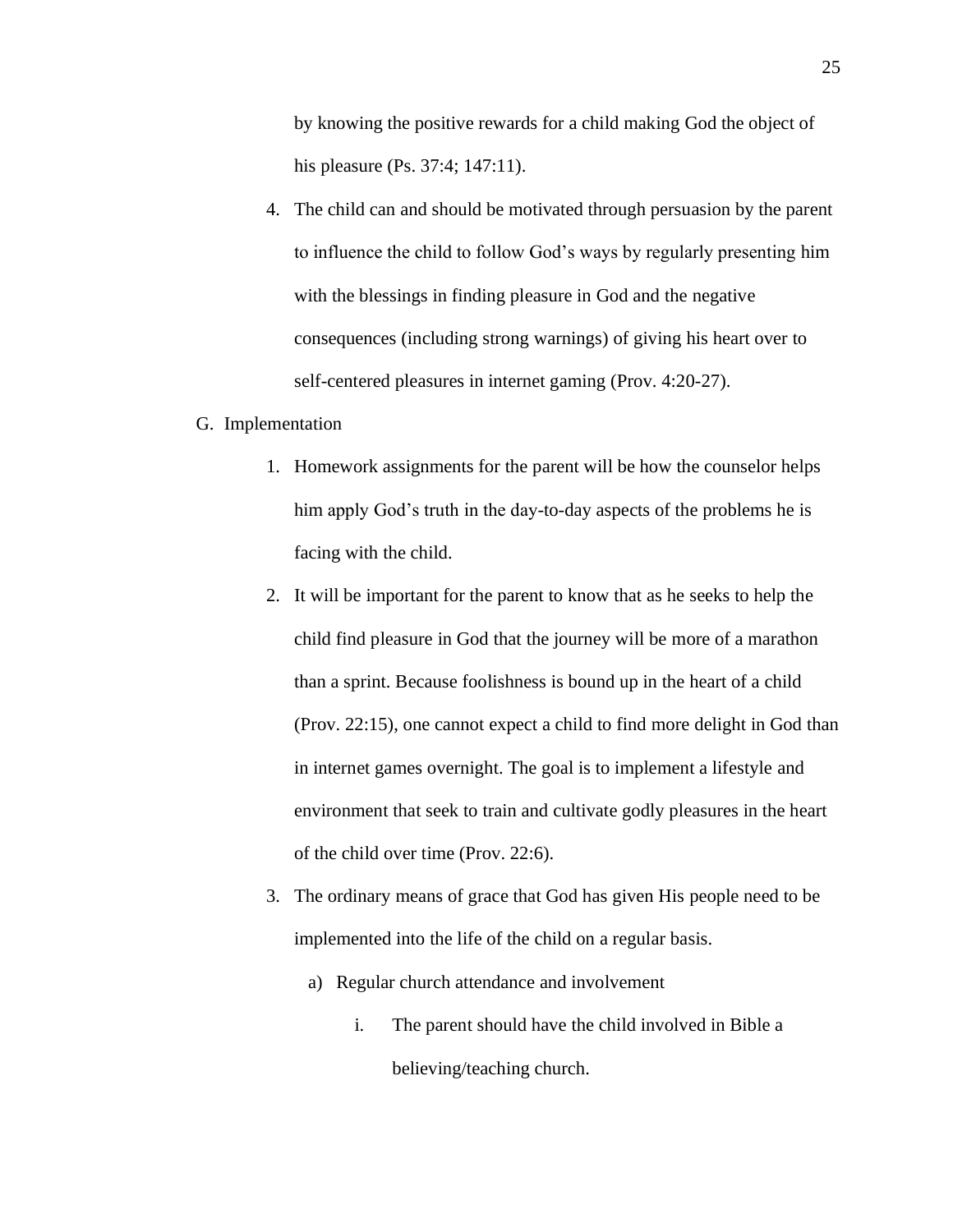ii. This is the primary place the child will regularly be among a community of believers whose focus is on God and serving others.

#### b) Bible Reading

- i. The parent should have the child read the Bible regularly. This is how God has revealed Himself.
- ii. The goal here is to teach the child who God is in the way that He has revealed Himself. Utilizing an age-appropriate book or study on the attributes of God can also be very effective in this area.

### c) Prayer

- i. Individually, with the church, and family time.
- ii. Explain the concept of "pray without ceasing" (1 Thess. 5:17). This will include finding and considering God's involvement and presence in all aspects of life.

#### d) Worship

- i. Help and influence children to be worshipers.
- ii. Attending church, prayer, and reading the Bible is for the purpose of worship, not to just be a good, moral person.
- 4. Regular family devotions are an invaluable way for parents to implement certain elements of worship into the life of the child outside of the corporate church gatherings.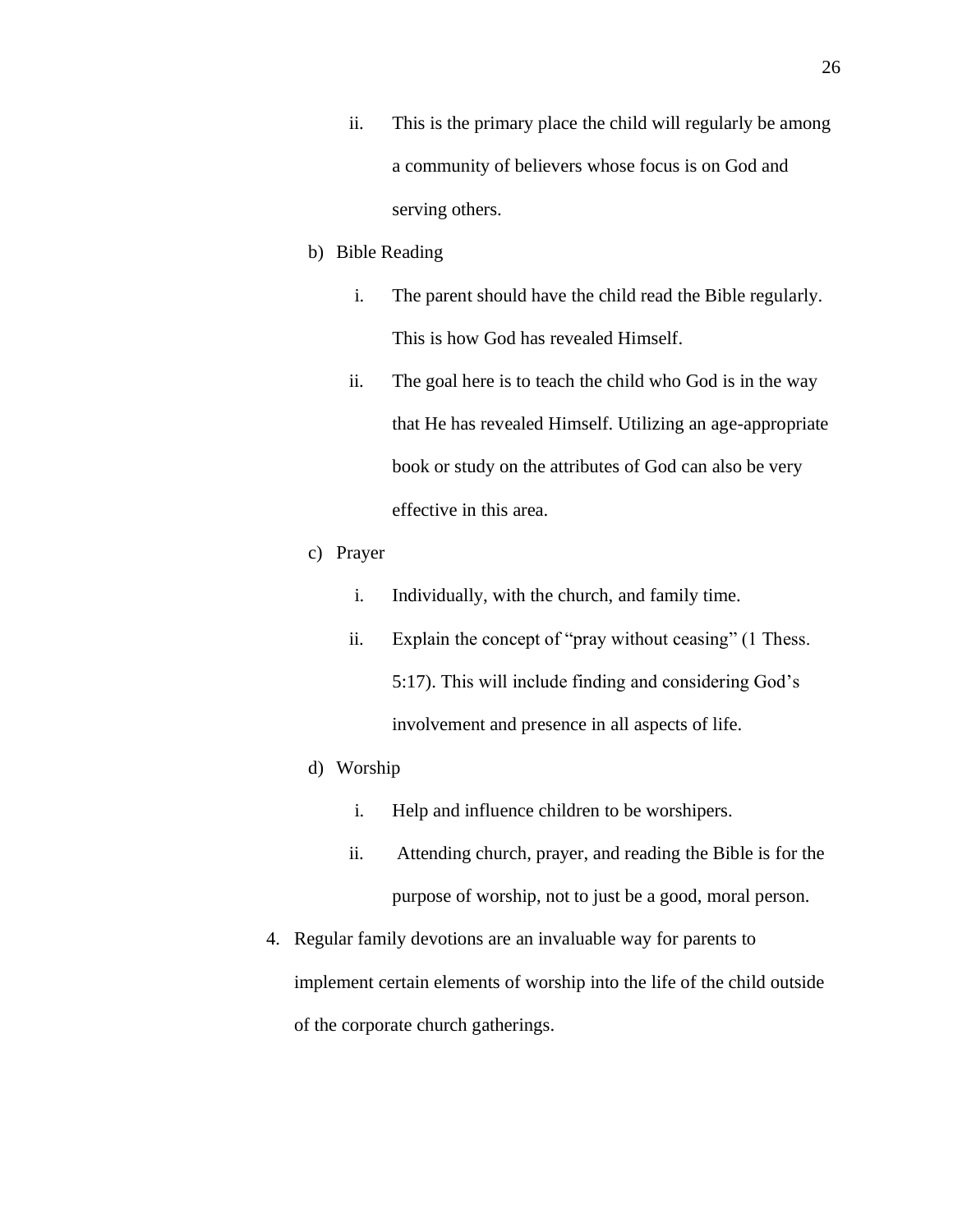- 5. Activities other than internet games need to be implemented into the daily life of the child. Real life in a fallen world is not always pleasurable or fun, so a child's life needs to be diversified with pleasurable and non-pleasurable activities (Eccl. 3:1-8).
	- a) Pleasurable experiences could include measured play time with peers, sports, crafts, baking and cooking. This will help the child avoid idolatry with internet games as his heart experiences pleasure in other ways.
	- b) Non-pleasurable experiences could include service projects such as doing yard work for an elderly person, chores, attending a funeral, etc. <sup>36</sup> The goal in such activities is to glorify God but also to cultivate an attitude that actually finds pleasure in things that do not appear "pleasurable" at first glance. Finding such pleasure is only possible when doing them for the glory of God.
- 6. Appropriate consequences need to be given for sinful behavior; rewards should be given for good behavior.
	- a) When the child responds in sinful ways, negative consequences should be given (Prov. 22:15). This discourages bad behavior.
	- b) When the child responds in righteous ways, positive rewards should be given. This encourages good behavior.

<sup>&</sup>lt;sup>36</sup> Some of these activities can be pleasurable but the point is to have activities in the child's life that he may not necessarily find pleasurable or fun.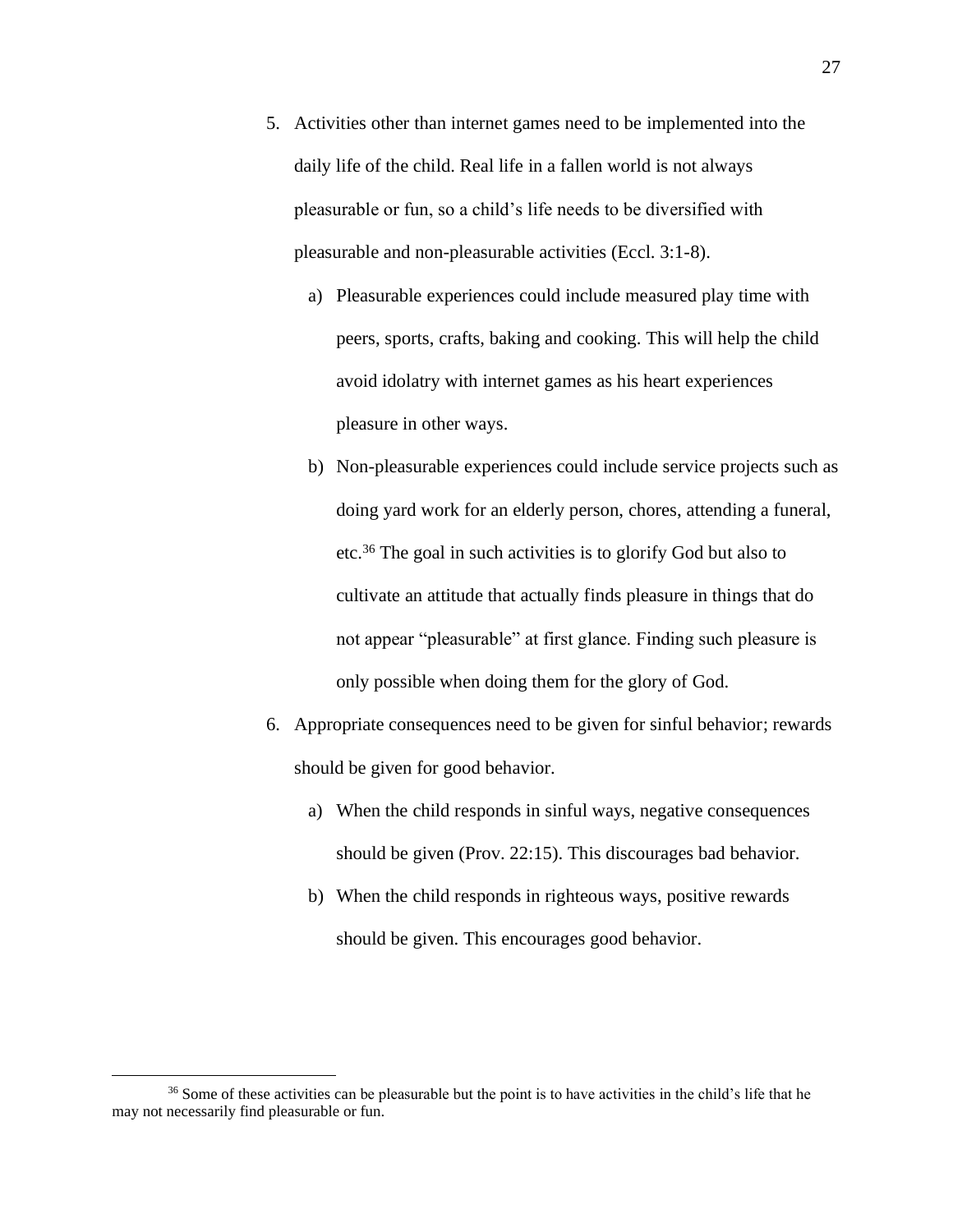c) Both consequences (positive and negative) should be administered in love, with patience, and with the explanation that God disciplines those He loves and He rewards those who serve Him.

#### H. Integration

- 1. The parent will be released from counseling once it is apparent that he understands the problem rightly and is applying God's solutions to his situation with his child.
	- a) The parent will understand the child's greatest need is heart change. This means the parent is shepherding the child's heart and not just focused on correcting behavior.
	- b) The parent is faithfully disciplining and training the child in a way that points the child to God.
	- c) The child should be integrated into the ordinary means by which God reveals Himself (see section V.G.3 above) with a focus of cultivating pleasures in God and serving others.
	- d) The parent should have the child involved in a variety of activities that include pleasurable and non-pleasurable experiences (See section V.G.5 above).
	- e) The parent should be consistent in giving consequences for bad behavior and rewards for good behavior.
	- f) The parent should be ministering to other parents by exhorting and encouraging them in the same ways God is helping him.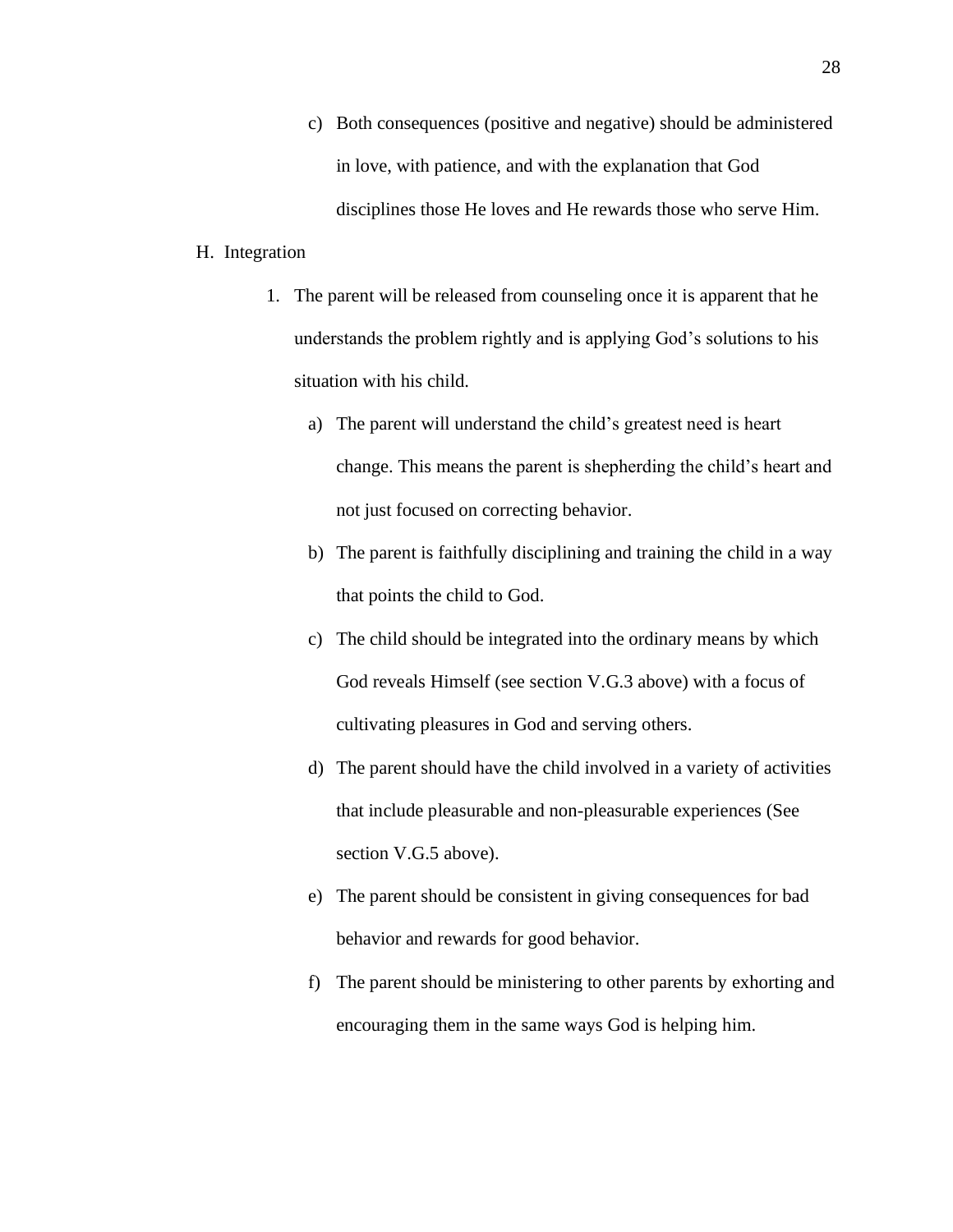2. When it is evident that the parent is faithfully applying and growing in these areas the counselor can release him into the normal life of the church body.

### VI. Conclusion

- A. Unfortunately, due to the influence of the world and lack of discernment, Christian parents often consult the secular practitioners for guidance when a child is exhibiting concerning behaviors. This is certainly the case with entertainment "addictions".
	- 1. Secular ideologies will lead parents away from the truth that is contained in Scripture, and prescribe treatments that can make the problem worse.
	- 2. Children who have a perceived entertainment addiction will likely be diagnosed with a disorder and prescribed treatment that does not address the heart (Prov. 4:23; Matt. 15:19).
	- 3. Counselors should avoid and expose secular ideologies that are in opposition to Scripture while bringing clarity through ministering God's truth to parents seeking counsel (2 Tim. 3:16-17).
- B. Scripture is not silent on the issue of entertainement or pleasure, and provides the most important information a parent needs to handle a child that is consumed with worldly entertainment.
	- 1. An entertainment addiction ought to be understood as an idolatrous lust. A child that is finding ultimate pleasure in some form of worldy entertainment is allowing an earthly thing to become more important than God (2 Tim. 3:4).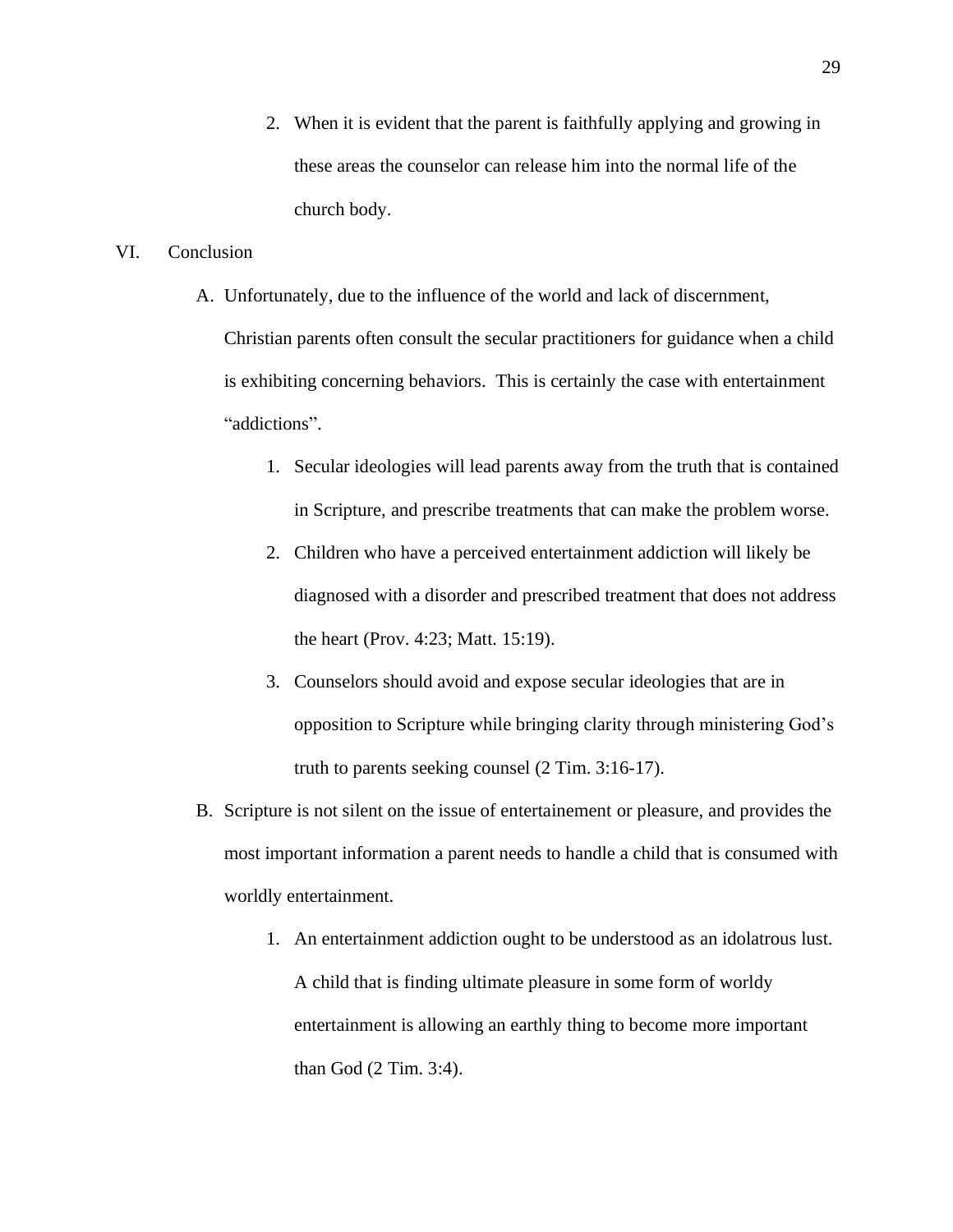- 2. A parent needs to shepherd a child in such a way that directs his heart to find pleasure in God and not allow him to overindulge in sensual pleasures that will lead him to enslavement (Prov. 22:6; Tit. 3:3).
- 3. The child's heart must be addressed with the gospel and biblical truth to direct the child to love God more than entertainment (2 Tim. 3:4).
- C. With a counseling methodology that is firmly rooted in Scriputre, counselors will shed light upon the most important issues that are associated with a child who is an entertainment junkie. Christian families will be re-oriented to find hope in God's truth; and the church, as a result, will be more prepared to glorify God and enjoy Him forever (Ps. 16:5-11).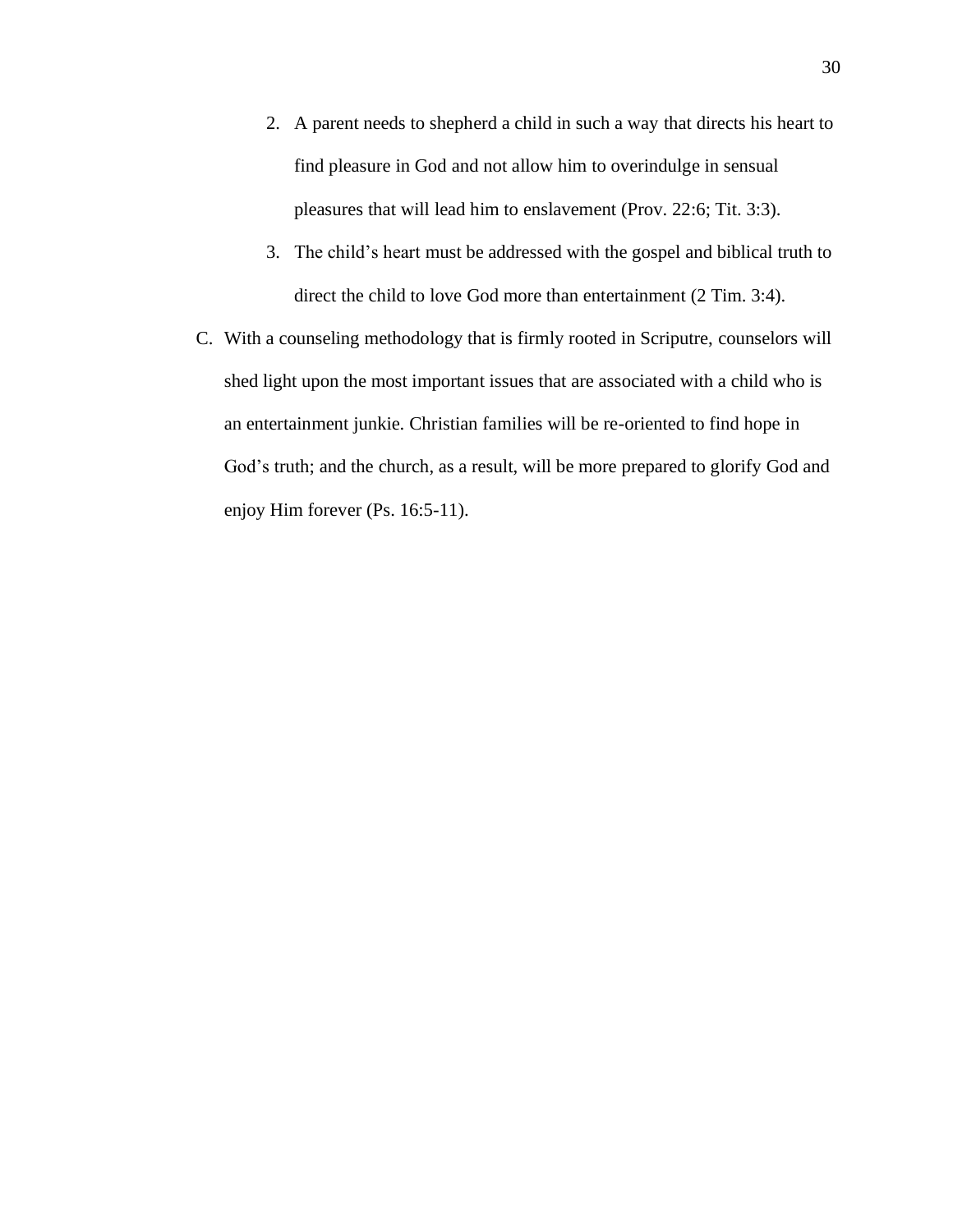#### **Bibliography**

- "Addiction." *Psychology Today*. Accessed February 10, 2022. [https://www.psychologytoday.com/us/basics/addiction.](https://www.psychologytoday.com/us/basics/addiction)
- American Psychiatric Association. *Diagnostic and Statistical Manual of Mental Disorders*. 5th ed. American Psychiatric Association, 2013.
- Bigney, Brad. *Gospel Treason: Betraying The Gospel With Hidden Idols*. Phillipsburg, NJ: P&R Publishing, 2012.
- Challies, Tim. "Be Thou My Television." *Challies*, n.d. Accessed April 7, 2022. [https://www.challies.com/general-news/be-thou-my-television/.](https://www.challies.com/general-news/be-thou-my-television/)
- Cherry, Kendra. "The Major Goals of Psychology." *Verywell Mind*. Last modified October 28, 2019. Accessed March 15, 2022. [https://www.verywellmind.com/what-are-the-four-major-goals-of](https://www.verywellmind.com/what-are-the-four-major-goals-of-psychology-2795603)[psychology-2795603.](https://www.verywellmind.com/what-are-the-four-major-goals-of-psychology-2795603)
- Ciulla, Anna. "How Addiction Is a Brain Disorder." *Mental Health First Aid*. Last modified November 8, 2017. Accessed March 22, 2022. [https://www.mentalhealthfirstaid.org/external/2017/11/addiction-brain-disorder/.](https://www.mentalhealthfirstaid.org/external/2017/11/addiction-brain-disorder/)
- "Definition of Entertainment." *ScienceDaily*. Accessed February 8, 2022. [https://www.sciencedaily.com/terms/entertainment.htm.](https://www.sciencedaily.com/terms/entertainment.htm)
- Haynes, Trevor. "Dopamine, Smartphones & You: A Battle for Your Time." *Science in the News*, May 1, 2018. Accessed April 19, 2022. [https://sitn.hms.harvard.edu/flash/2018/dopamine](https://sitn.hms.harvard.edu/flash/2018/dopamine-smartphones-battle-time/)[smartphones-battle-time/.](https://sitn.hms.harvard.edu/flash/2018/dopamine-smartphones-battle-time/)
- MacArthur, John. *Successful Christian Parenting*. Grand Rapids, MI: Zondervan, 1998.
- MacArthur, John, and Master's College Faculty. *Counseling: How to Counsel Biblically*. Nashville: Thomas Nelson, 2022.
- Nguyen, Trent, and Susan Landau. "Effects of Gaming on Children's Brains: Depression and Social Isolation." *Advances in Social Sciences Research Journal* 6, no. 9 (September 28, 2019): 291– 302.
- Paturel, Amy. "Game Theory: The Effects of Video Games on the Brain." Last modified July 2014. Accessed April 19, 2022. [https://www.brainandlife.org/articles/how-do-video-games-affect-the](https://www.brainandlife.org/articles/how-do-video-games-affect-the-developing-brains-of-children)[developing-brains-of-children.](https://www.brainandlife.org/articles/how-do-video-games-affect-the-developing-brains-of-children)
- Piper, John. *The Pleasures of God: Meditations on God's Delight in Being God*. Sisters, Or: Multnomah, 2000.